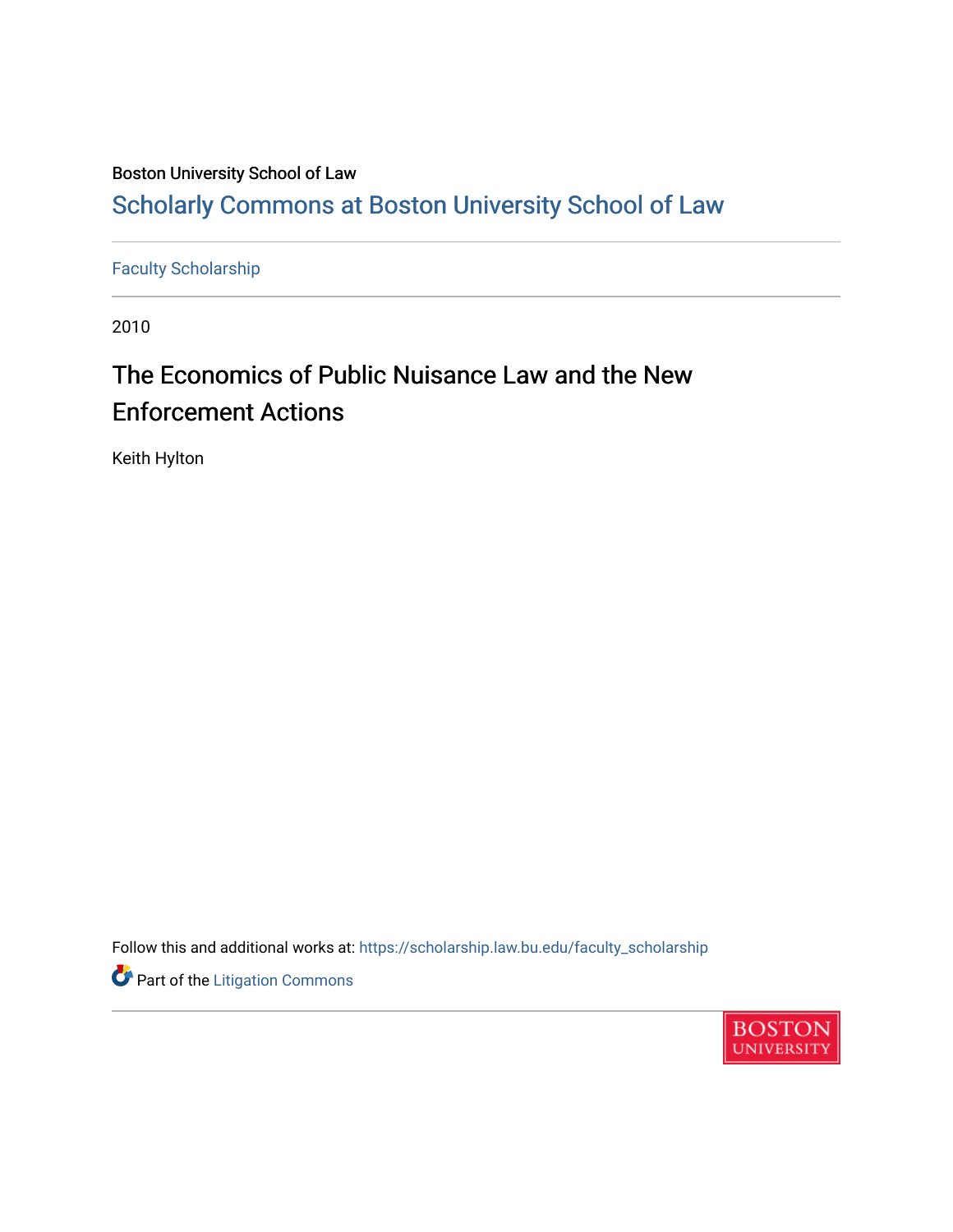

# **THE ECONOMICS OF PUBLIC NUISANCE LAW AND THE NEW ENFORCEMENT ACTIONS**

Boston University School of Law Working Paper No. 08-19

Forthcoming in the *Supreme Court Economic Review*, Symposium on Public Nuisance

Keith N. Hylton

This paper can be downloaded without charge at:

http://www.bu.edu/law/faculty/scholarship/workingpapers/2008.html

The Social Science Research Network Electronic Paper Collection:

http://ssrn.com/abstract\_id=1135222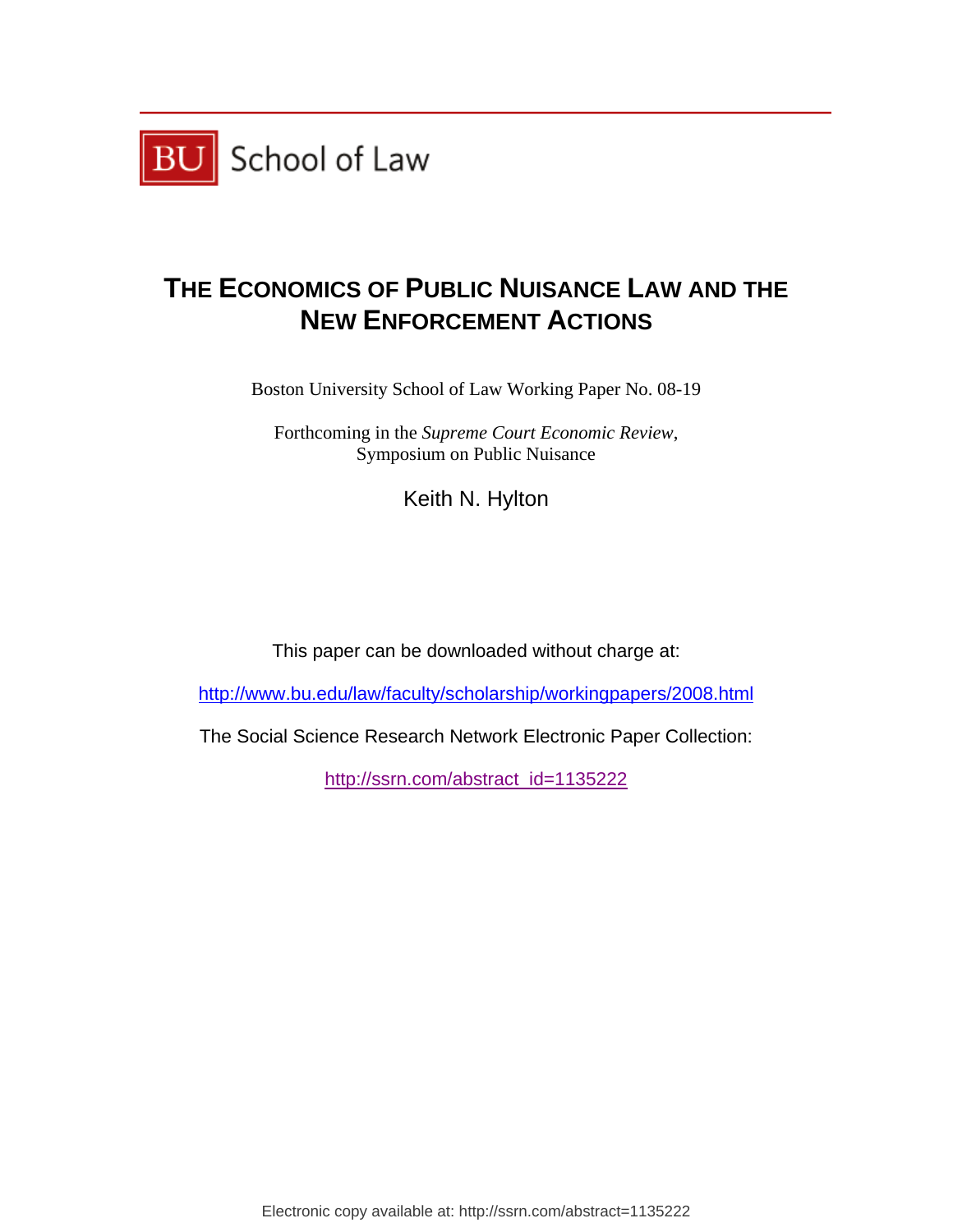## The Economics of Public Nuisance Law and the New Enforcement Actions

Keith N. Hylton<sup>\*</sup>

May 2008

Prepared for and presented at the Research Roundtable on Public Nuisance Litigation, Searle Center on Law, Regulation, and Economic Growth, Northwestern University School of Law (April 6 and 7, 2008), and forthcoming in the Supreme Court Economic Review symposium on public nuisance.

Abstract: In contrast to the traditional legal commentary, I find nuisance law to be a coherent body of rules that serves an explainable function. Nuisance optimally regulates activity levels. Nuisance law induces actors to choose socially optimal activity levels by imposing liability when externalized costs are far in excess of externalized benefits or far in excess of background external costs. The new enforcement actions for lead paint abatement or gun control purposes have an arguable theoretical basis in nuisance law. However, as currently framed, the lawsuits are inconsistent with significant parts of the doctrine and the theory.

1

<sup>∗</sup> Professor of Law and Paul J. Liacos Scholar, Boston University, knhylton@bu.edu. I thank all of the participants in the Northwestern University Searle Center Research Roundtable on Public Nuisance for helpful comments and suggestions; especially Ronen Avraham, Todd Zywicki, and Ronald Aranovsky.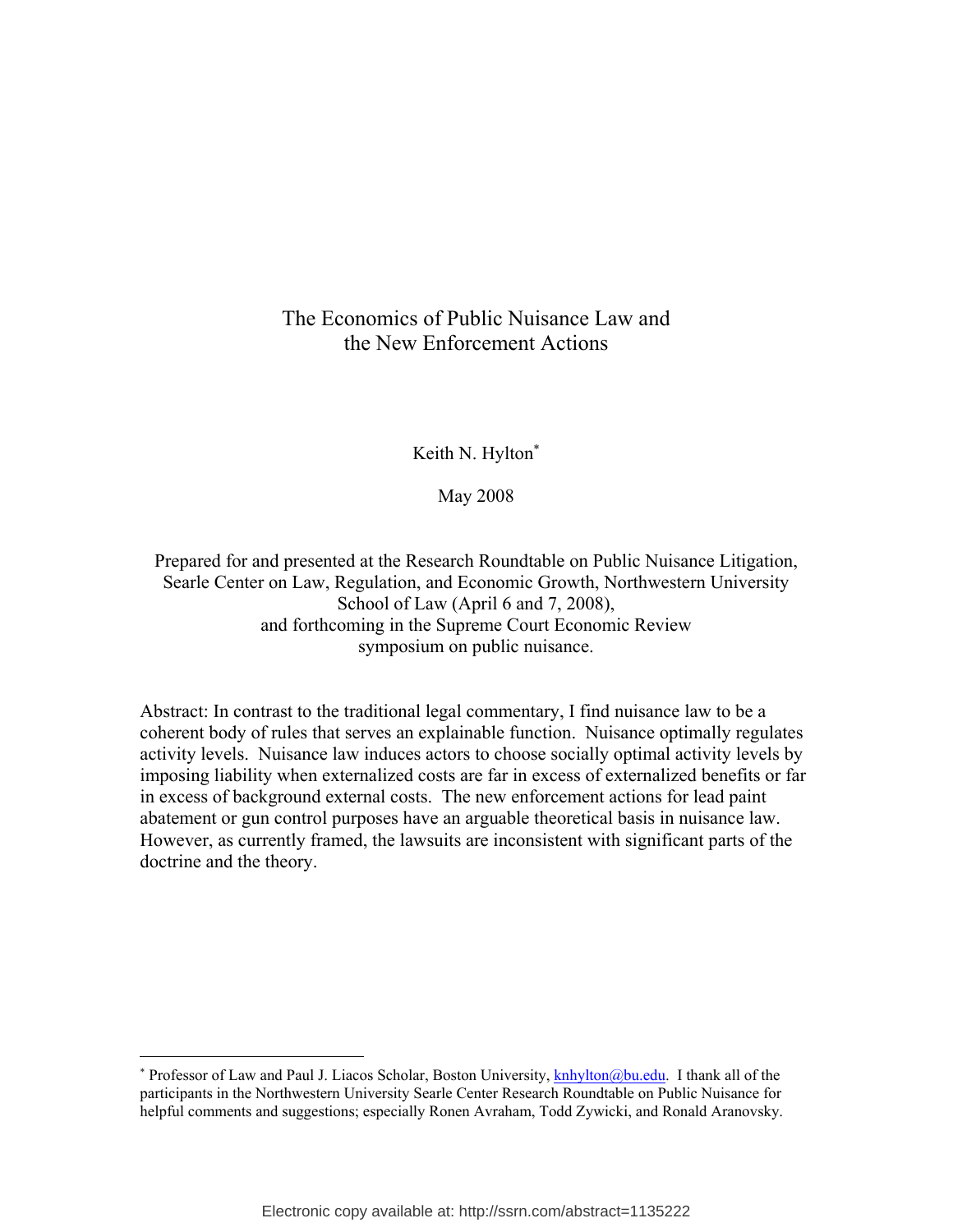#### I. Introduction

Tort law distinguishes between private and public nuisances. A private nuisance is an intentional and unreasonable interference with the quiet use and enjoyment of property. A public nuisance is an intentional and unreasonable interference with rights that are common to the public.

Commentators have described nuisance law as an impenetrable jungle, and have suggested that private and public nuisance law be given different labels to avoid the tendency to view them as equivalent legal doctrines.<sup>1</sup> The theoretical underpinnings of private nuisance law are difficult enough to explain, and there has been little effort in the literature to explore them in depth. In comparison, public nuisance law remains an unexplored area from the perspective of theorists. The case law on public nuisance that is taught in law schools is scant, and what is provided is almost totally void of any theoretical justification beyond the circular pronouncements of the courts.

Over this background comes a new set of challenges for public nuisance doctrine. State attorneys general have latched on to public nuisance doctrine as a handy tool for public interest litigation. Public nuisance lawsuits have been brought against gun manufacturers for gun-related murders in cities, and more recently against paint manufacturers for the costs of removing lead paint from homes.

The purpose of this paper is to look closely at the theoretical underpinnings of public nuisance doctrine. I will examine its relationship to private nuisance doctrine, and use the theoretical framework developed here to set out an account of the doctrine's scope, and its relevance to modern public interest litigation.

In contrast to the traditional legal commentary, I find nuisance law a coherent body of rules that serves an explainable function. Nuisance optimally regulates activity levels. Nuisance law induces actors to choose socially optimal activity levels by imposing liability when externalized costs are far in excess of externalized benefits or far in excess of background external costs. This theory explains nuisance doctrine.

The new enforcement actions for lead paint abatement or gun control purposes have an arguable theoretical basis in nuisance law. However, as currently framed, the lawsuits are inconsistent with significant parts of the doctrine and the theory.

#### II. Descriptive and Intuitive Legal Distinctions

 $\overline{a}$ 

Public nuisance cases involve interferences with rights common to the public, while private nuisance cases involve interferences with rights of property owners. In this part I will explore the relationship between public and private nuisance, employing intuitive

<sup>&</sup>lt;sup>1</sup> WILLIAM L. PROSSER, HANDBOOK OF THE LAW OF TORTS 571 (1971). In spite of Prosser's description of nuisance law as a jungle, he did an admirable job of clearing some paths through it.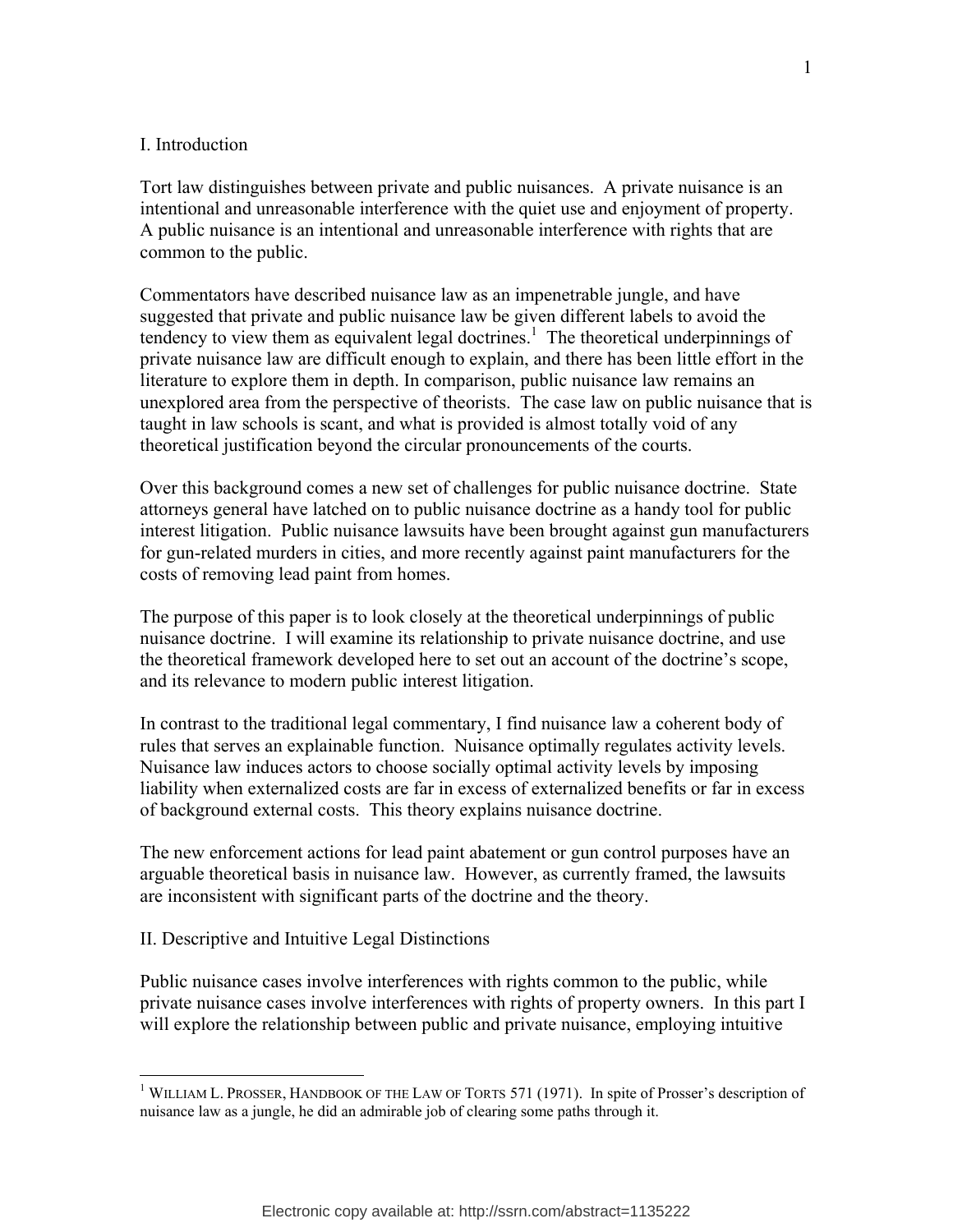arguments. In the following parts of this paper I will set out an economic framework for nuisance doctrine which includes public nuisance doctrine as a part.

Rights protected by private nuisance are easy to explain: they are the rights landowners anticipate having protected as part of ownership of property. Property owners expect to have the right to enjoy their property, within limits. This implies some minimal ability to remain on the property, and not be driven off, or find it intolerable, because of noise, bad smells, harsh lights, pollution, or other invasions.

The common law has traditionally distinguished private nuisance from trespass on the ground that trespass involves an invasion of the right to exclusive possession, while nuisance involves an invasion of the right to quiet use and enjoyment of property. Thus, a trespass claim involves a physical displacement from some portion of a property; as when a large object invades the property. A nuisance claim, on the other hand, involves no physical displacement or occupation of space; it is enough that the property owner (or possessor) cannot exist on his property without suffering an invasive interference that substantially diminishes his valuation of the property.

Public nuisance is said to protect rights common to the public rather than rights of property owners. Rights common to the public are likely to be somewhat more circumscribed than those of property owners. Still, the list of rights protected by public nuisance is substantial. Public nuisance law has protected rights to safety, to health, to reasonable comfort and convenience, and even to freedom from moral effrontery.<sup>2</sup> Of course, the rights protected by public nuisance are also protected by private nuisance, provided that the interference disturbs an individual in his capacity as possessor of property.

The traditional common law rule held that the complainant in a public nuisance case could bring suit as long has his damage is special, or particular to him, and not shared by the general public. This seems to be a paradox, given that public nuisance law is designed to protect the rights of the public. The government, however, may bring an action to shut down a public nuisance without showing any proof that a victim has suffered a particular harm. In other words, private individuals are denied the right to sue on the basis of the general interferences suffered by the public.

One classic example of a public nuisance is the malarial pond.<sup>3</sup> First, consider the malarial pond as a private nuisance. If landowner *A* has a malarial pond on his property, adjacent landowner *B* will be permitted under the law to sue for damages, and probably an injunction, on the basis of private nuisance doctrine. It should be clear that a malarial pond constitutes an interference with the quiet use and enjoyment of property of an adjacent landowner. The adjacent landowner will have to stay indoors to avoid being bitten by the mosquitoes, and may have to change his daily routine in order to minimize the risk of contracting malaria. These harms are sufficient to bring a claim for private nuisance. In addition, the law implies liability when the invasion created by the malarial

1

<sup>&</sup>lt;sup>2</sup> See, e.g., PROSSER, *supra* note 1, at 583-584.<br><sup>3</sup> Mills v. Hall & Bisbards, 0 Wand, 315 (N Y)

 $3$  Mills v. Hall & Richards, 9 Wend. 315 (N.Y. 1832).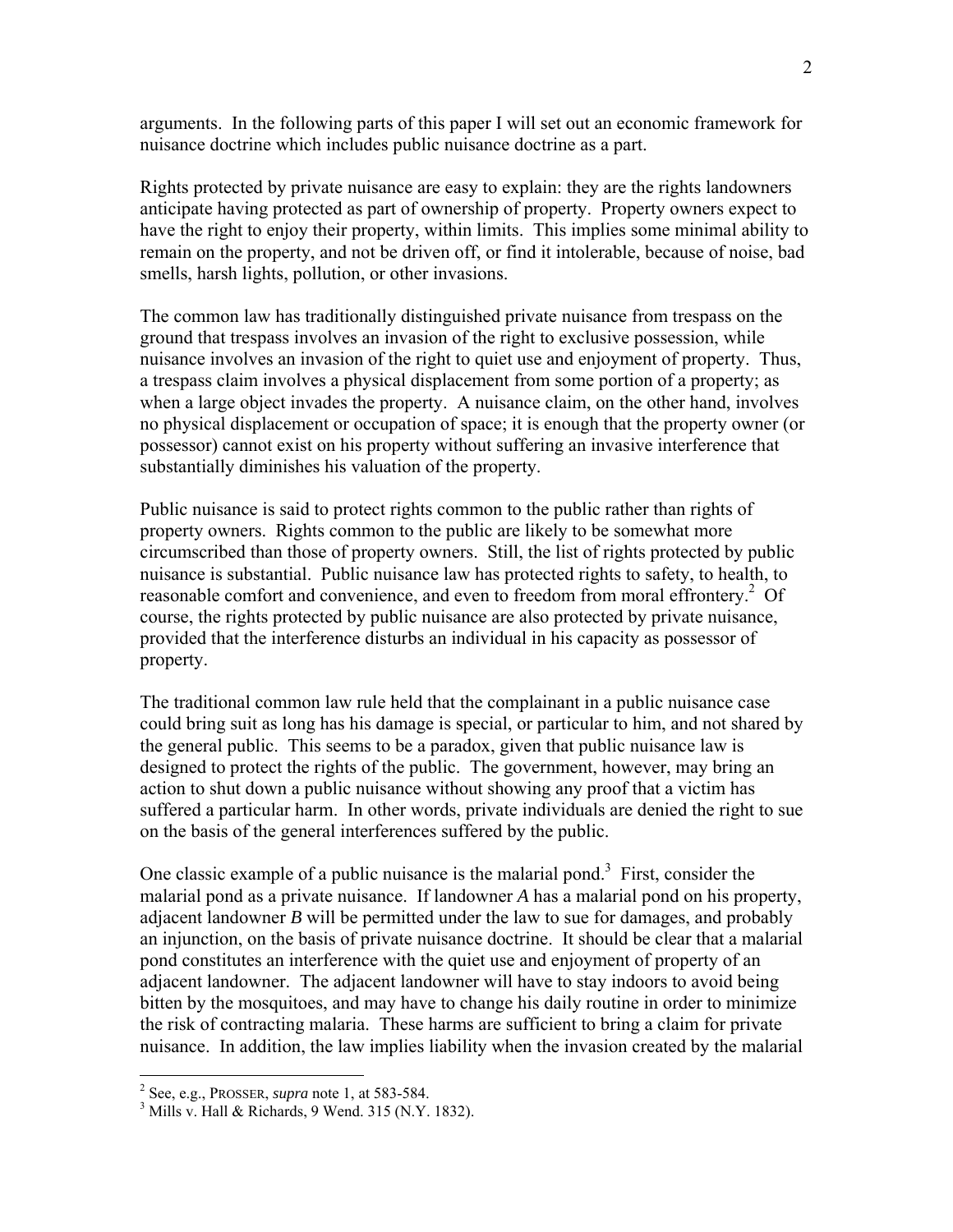pond is both intentional and unreasonable. It will be found to be intentional if the landowner with the pond is aware of its presence and its likely impact on the adjacent landowner. The law has failed to provide a concise definition of what it means to be unreasonable, but it is understood that this introduces a type of cost-benefit balance into the analysis. Since there are few benefits that would make it reasonable to have a malarial pond, a finding of liability would be likely in this case.

Now consider the malarial pond as a public nuisance. It interferes with the public's health as well as convenience. People who walk within the vicinity of the malarial pond are at risk of infection from the mosquitoes. If they are aware of the risk, they will change their walking routes to avoid coming close to the pond. These are substantial interferences, but they are insufficient to give a plaintiff a right to sue under public nuisance doctrine. To have a right to sue under public nuisance doctrine, the plaintiff has to suffer a particular harm that is greater than that suffered by the general public. For example, if the plaintiff suffers a mosquito bite that leads to malaria, that will be sufficient to satisfy the particular harm requirement. The requirements of intentionality and unreasonableness apply, just as in the case of a private nuisance claim.

Public nuisance law embodies the conviction that a member of the public has at least some of the rights enjoyed by landowners; or, more precisely, that there are public rights unconnected to status such as landownership or contractual promisee. It seems intuitive, however, that the rights of the public should not be as great in scope as those of a landowner. Owning land brings with it expectations of protections that ordinarily do not accompany mere existence as a member of the public. For example, landownership brings with it the protections of trespass law, which have no bearing in the case of someone who simply occupies public space.

Why should the law of public nuisance require that the plaintiff suffer a particular harm, rather than a general harm of the sort suffered by the public? One can offer intuitive arguments. The member of the public has to be willing to put up with the inconveniences that come along with that status. No one has a guarantee to comfort, convenience, or complete safety in the exercise of public rights or in connection to the occupation of public space. Some level of inconvenience has to be tolerated as part of membership in society. In addition, permitting individuals to sue for harms general to the public runs the risk of fraudulent claims. Courts cannot distinguish between those who suffered these general harms from those who suffered no harm at all. A court cannot distinguish someone who altered his route significantly to avoid coming close to the malarial pond from someone who did not have to alter his route significantly. The administrative costs of sorting valid from phony claims would be enormous.

In terms of tort doctrine, these intuitive arguments imply a different view of the implicit cost-benefit balancing observed in the private nuisance cases. When one exercises rights of the public, one must assume some of the risks associated with the exercise of those rights. This can be contrasted to the private property ownership case. When one owns a parcel of property, one expects a certain degree of protection from trespasses and other invasions that would substantially reduce the value of ownership. From an assumption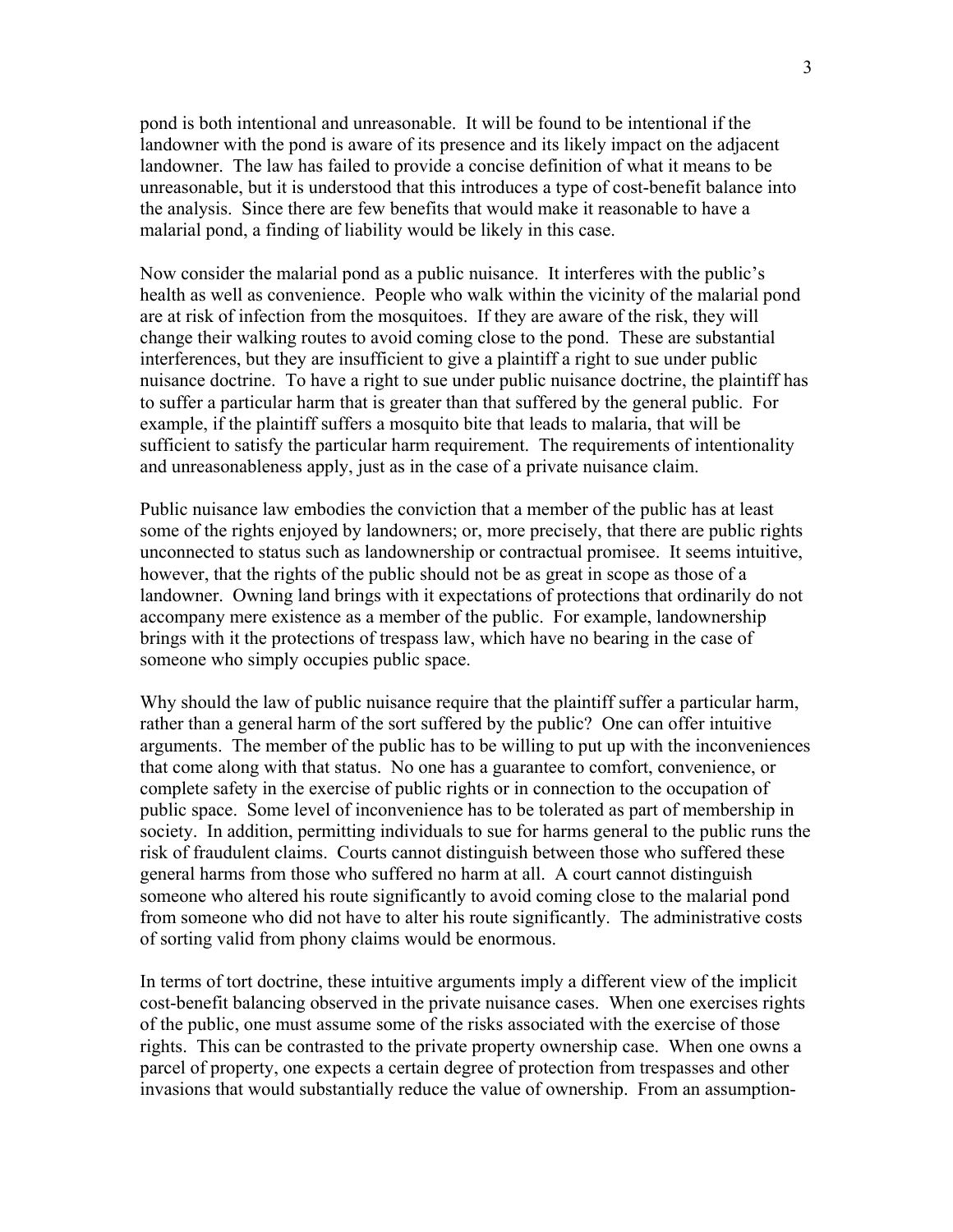of-risk perspective, then, it would appear that the interferences required to justify a claim for damages should be greater in the public sphere than in the private property realm. The law embodies this intuitive perspective in its distinction between the types of harm necessary to support public and private nuisance damage claims.

These are intuitive arguments for the particular harm requirement, though I will attempt to provide a more rigorous grounding for them in this paper. More importantly, I will attempt to provide a rigorous account of the function of public nuisance doctrine and its scope.

#### III. Understanding Nuisance Doctrine

Although commentators have suggested that public and private nuisance doctrines are sufficiently unrelated that they should have entirely different labels in order to avoid confusion, $4$  I will argue that the two doctrines are in fact closely related, and have a common theoretical core. That core can be explained on the basis of the economic model of strict liability.

In this part, I will set out the building blocks of an economic theory of nuisance doctrine.<sup>5</sup> The distinction between activity and care levels is the starting point.

A. Activity Levels, Care Levels, and Externalities

The law and economics literature distinguishes care and activity levels.<sup>6</sup> The care level refers to the level of instantaneous precaution that an actor takes when engaged in some activity. For example, an actor can take more care while in the activity of driving by moderating his speed or looking more frequently to both sides of the road. The activity level refers the actor's decision with respect to the frequency or location of his activity. If, for example, the activity of concern is driving, it can be reduced by driving less frequently. Alternatively, a driver can change the nature of the activity by altering its location or the technology used in it. Changing the frequency, location or technology of engaging in an activity are all methods of altering the activity level.

The invasions associated with nuisance law can be viewed as external costs associated with activity level choices. Consider, for example, a manufacturer that dumps toxic

<sup>&</sup>lt;sup>4</sup> Prosser, supra note 1, at 573.

<sup>&</sup>lt;sup>5</sup> The economic theory of nuisance doctrine can be traced to its brief treatment by Coase. Ronald H. Coase, *The Problem of Social Cost*, 3 J. L. & ECON. 1 (1960). The first detailed examination of the economics of nuisance law is that of Merrill, see Thomas W. Merrill, *Trespass, Nuisance, and the Costs of Determining. Property Rights*, 14 J. LEG. STUD. 13 (1985). Building on Coase, Merrill provides a transaction-cost theory of nuisance law. More recently, the transaction cost theory has been extended by Henry Smith, see Henry E. Smith, *Exclusion and Property Rules in the Law of Nuisance*, 90 VA. L. REV. 965 (2004). The transaction-cost approach is essential for understanding the reasons trespass law cannot serve as a functional substitute to nuisance law. Moreover, some features of the scope of nuisance law, such as the general exclusion of liability for aesthetic disturbances, are best described by transaction cost theory. However, the doctrines of nuisance law reflect considerations that go beyond the transaction cost theory. 6 <sup>6</sup> See Steven Shavell, *Strict Liability Versus Negligence*, 9 J. LEGAL STUD. 1 (1980).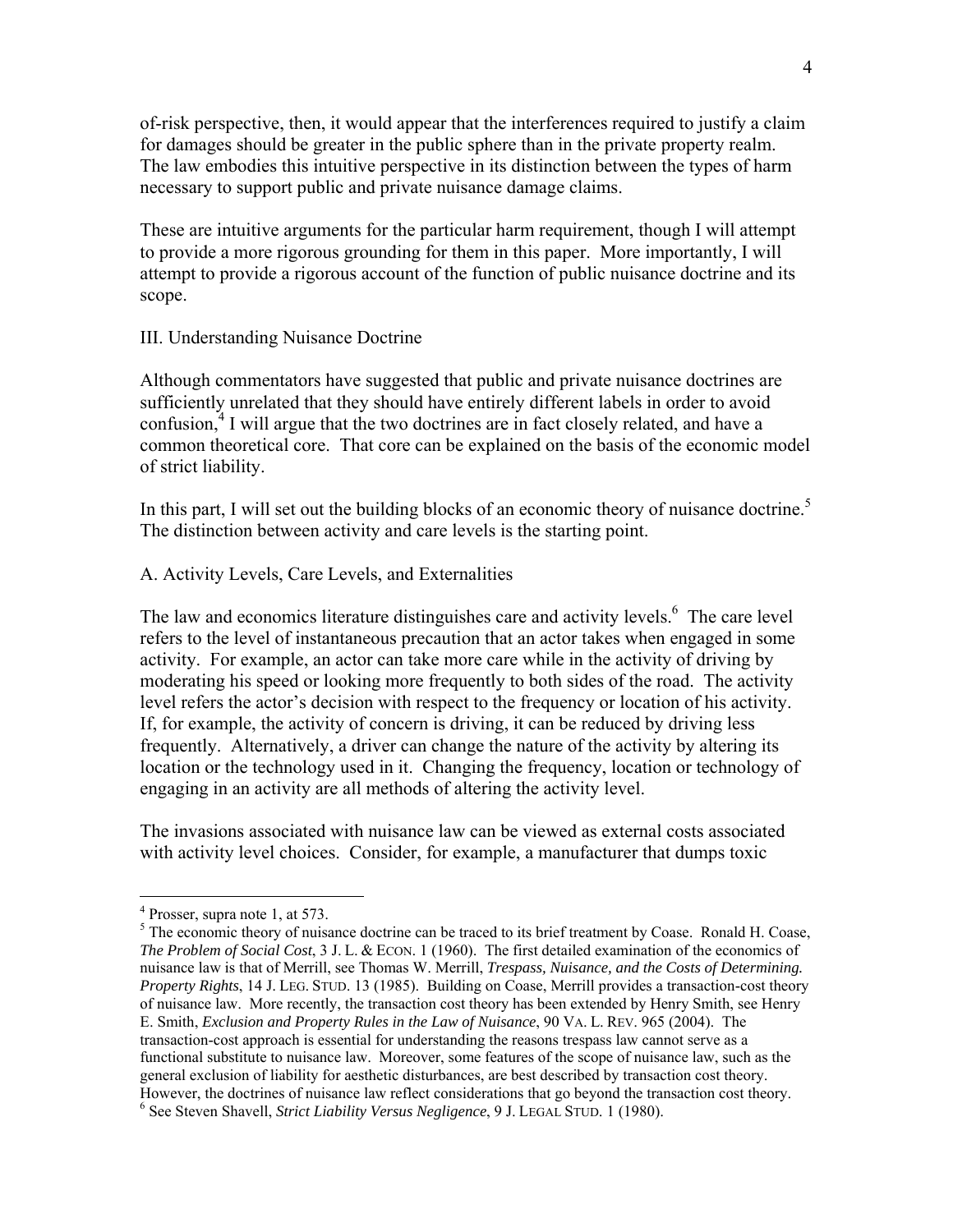chemicals into the water as a byproduct of its manufacturing activity. Suppose the manufacturer is taking the level of care required by negligence law (reasonable care), and, in spite of this, the manufacturing process leads to some level of discharge of toxic chemicals. In this case, the environmental harm is a negative externality associated with the manufacturer's activity level choice.

Whether we are considering the activity of driving a car or that of manufacturing, the model examined here is of activities that impose external costs on society even when they are carried out with reasonable care. The question I consider is how the law can regulate activity levels in a way that leads to approximately socially optimal decisions. I will argue that nuisance law appears to accomplish this goal.

I assume in the model below that there are two liability rules that can be applied to actors, strict liability and negligence.<sup>7</sup> Under either rule, actors are assumed to take reasonable care.

#### B. The Economics of Activity Level Choices

 $\overline{a}$ 

For any activity, the actor engaged in it will set his privately optimal level at the point which maximizes his utility from that activity. That means the actor will consider the benefits he derives from the activity as well as the costs, and choose a level at which the excess of private benefits over private costs is at its maximum. If *b*(*y*) represents the private benefit enjoyed by the actor at activity level *y*, and *c*(*y*) represents the private cost, the actor will increase his activity level until

$$
b'(y) = c'(y) , \qquad (1)
$$

where  $b'(y)$  represents the marginal private benefit (*MPB*) to the actor and  $c'(y)$  represents the marginal private cost (*MPC*). The actor's privately optimal activity level choice is given by the intersection of *MPB* and *MPC* in Figure 1 (point *A*).<sup>8</sup>

There are negative externalities (or external costs) associated with many activities. Suppose the activity is driving. With each mile driven, the actor imposes some risk of harm from an accident or from pollution on the public in general. Or, if the activity is manufacturing, with each widget produced, a manufacturer who discharges chemicals in the water imposes clean-up costs on others. The marginal social cost of the actor's activity is simply the sum of the marginal private cost and the marginal external cost

<sup>7</sup> The model presented in this paper is based on that in Keith N. Hylton, *A Positive Theory of Strict Liability*, forthcoming REV. LAW & ECON., 2008. This model differs from the standard strict liability model in Shavell, *supra* note 6, which finds that strict liability is preferable to negligence when it is desirable to reduce injurers' activity levels rather than victims' activity levels. The alternative model presented here focuses on the relationship between externalized costs and externalized benefits. 8

 ${}^8$  Figure 1 assumes that marginal benefits diminish as the actor increases his activity level, which implies that the marginal private benefit schedule can be represented by a downward sloping line. Marginal private benefits decline because the actor gains less in utility from an additional unit of the activity as his activity level expands. The marginal private cost schedule is assumed to increase as the actor increases his level of activity (see *MPC* in figure 1).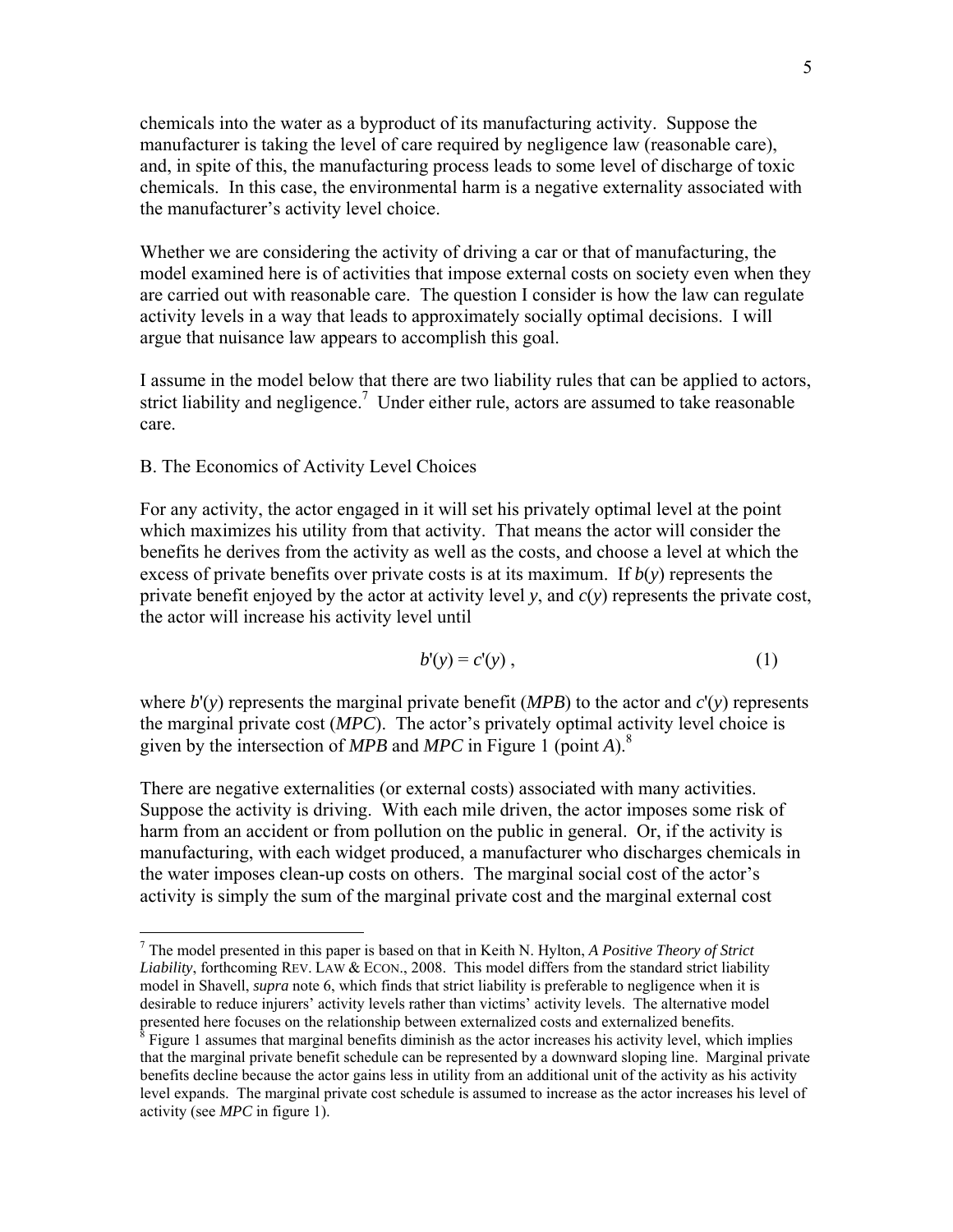imposed on society. Thus if  $v(y)$  represents the external cost of the activity, the marginal social cost (*MSC*) is  $c'(y) + v'(y)$ .

## 1. Cost and Benefit Externalization: Single Activity Model

It is possible that there are benefits to society generated by the actor's activity. For example, the provision of water to a building, even when carried out with great care, puts the tenant's property at risk of damage from escaping water, but also benefits society by enhancing sanitation.<sup>9</sup> Similarly, providing internet service to a home puts the resident's computer at risk through the transmission of computer viruses, but also enhances the spread of information across society. And consider driving again. If the number of drivers increases from one to two, both drivers will have the added safety that if anything goes wrong on the road (e.g., a car falls into a pothole), they will find someone who can help them or call for help.

The marginal social benefit is the sum of the marginal private benefit and the marginal external benefit of an additional unit of activity. Thus, if *z*(*y*) represents the external benefit, the marginal social benefit (*MSB*) is  $b'(y) + z'(y)$ .

The final step of this economic analysis of activity level choices is to consider the differences between private and social incentives. Social welfare is optimized when

$$
b'(y) + z'(y) = c'(y) + v'(y) .
$$
 (2)

The level of activity that satisfies the social optimality condition may differ from the privately optimal level. The socially and privately optimal activity levels will be the same if the cost and benefit externalities are equal; that is,  $z(y) = v(y)$ . If the external cost exceeds the external benefit at all activity levels,  $v'(y) > z'(y)$ , then the privately optimal activity choice will exceed the socially optimal level; and the converse holds as well.

Figure 1 can be used to elaborate. Consider the case of low and roughly equivalent externalities on both the cost and benefit sides, as shown in by *MSC (low externality)* and *MSB (low externality)*. The socially optimal level of activity, which equates the marginal social benefit and the marginal social cost, is found at the point *B* in Figure 1. The socially optimal level of activity (*B*) is roughly the same as the privately optimal level of activity (*A*). The reason is that the modest positive and negative externalities cancel each other out.

Consider the case of high externality on the cost side and low externality on the benefit side, as shown by the intersection of the *MSC (high externality)* and *MSB (low externality)*, or point *C* in Figure 1. Now there is a wide divergence between the privately optimal level of activity (*A*) and the socially optimal level of activity (*C*). In this case it appears desirable for the government to intervene to reduce the level of activity. Indeed, in the case of very high externality on the cost side (*MSC (very high externality)*) it may be desirable to shut down the activity completely.

<sup>9&</sup>lt;br>
9 See Rickards v. Lothian [1913] A.C. 263.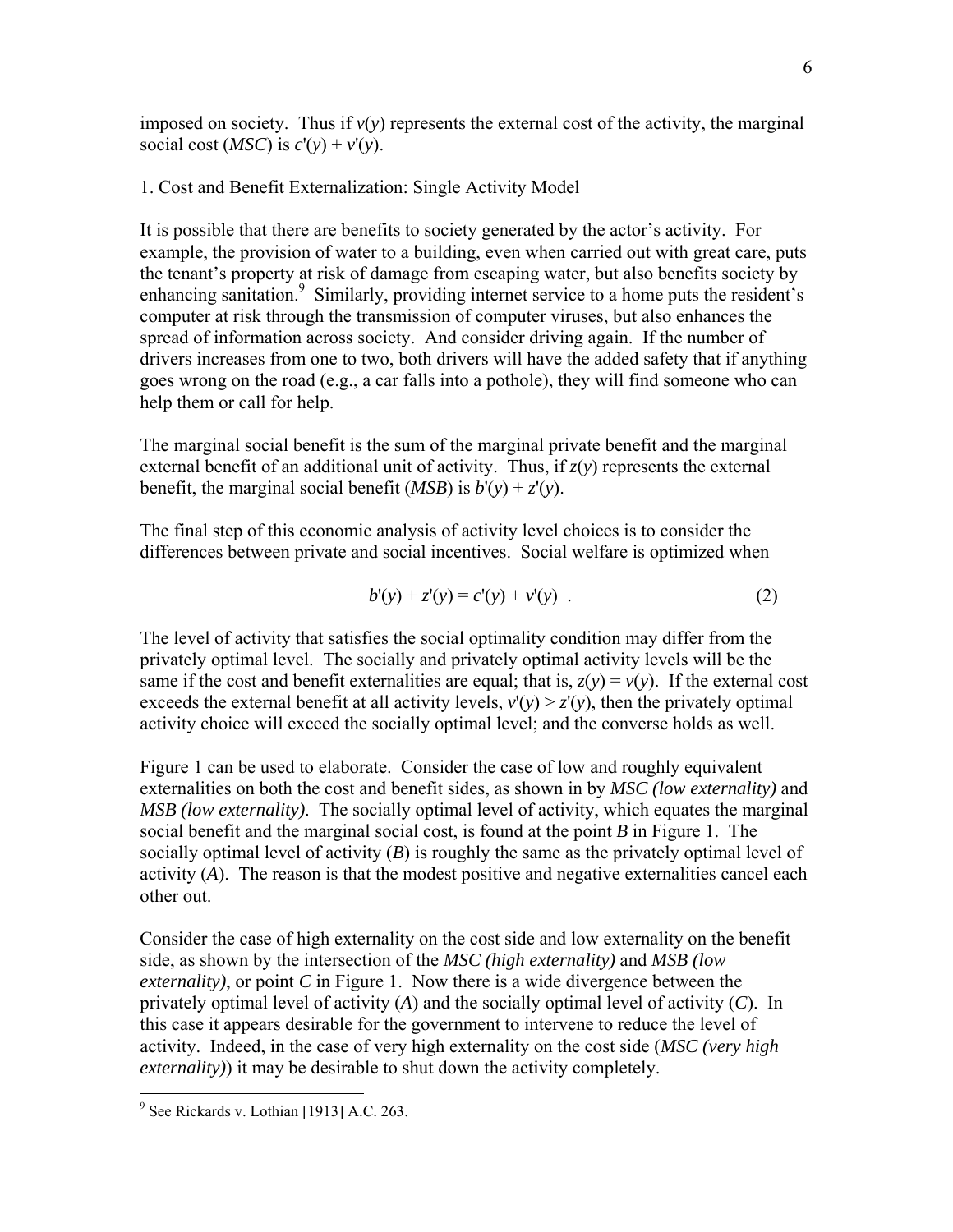Finally, consider the case of low externality on the cost side and high externality on the benefit side, as shown at point *D* in Figure 1. The privately optimal level of activity (*A*) is substantially below the socially optimal level (*D*). The law should intervene to increase the level of activity.

#### 2. Cross Externalization of Costs and Benefits: Dual Activity Model

In many settings, two actors cross externalize benefits and risk. For example, on the roads, drivers impose accident risks on each other even when taking care (or they may externalize benefits). Consider two actors *S* and *T*. In the case of risk externalization, the activity cost function for *S* can be represented as

$$
c(y_S) + v_{ST}(y_S, y_T) + v_{TS}(y_S, y_T)
$$
 (4)

where  $v_{ST}$  represents the risk externalized from *S* to *T* as a function of both activity levels and  $v_{TS}$  represents the risk externalized from *T* to *S*. Assuming, for simplicity, that no benefits are externalized, the privately optimal activity level for *S* will be determined by

$$
b'(y_s) = c'(y_s) + \frac{\partial v_{TS}}{\partial y_s} \quad , \tag{4}
$$

and a similar result holds for actor *T*. It should be clear that both actors will constrain their activity levels more than in the single activity case considered above, because they will take into account the risks they incur when increasing activity. If the benefit and cost functions are the same for both actors, and  $\partial v_{TS}/\partial y_S = \partial v_{ST}/\partial y_T$ , they will choose the same activity levels. In the absence of externalized benefits, the privately optimal activity levels will be greater than the socially optimal levels. If benefits are externalized, then it is no longer clear that the privately optimal activity levels are socially too high. Whether the privately optimal activity levels coincide with the socially optimal levels depends on the relationship between externalized benefits and externalized costs.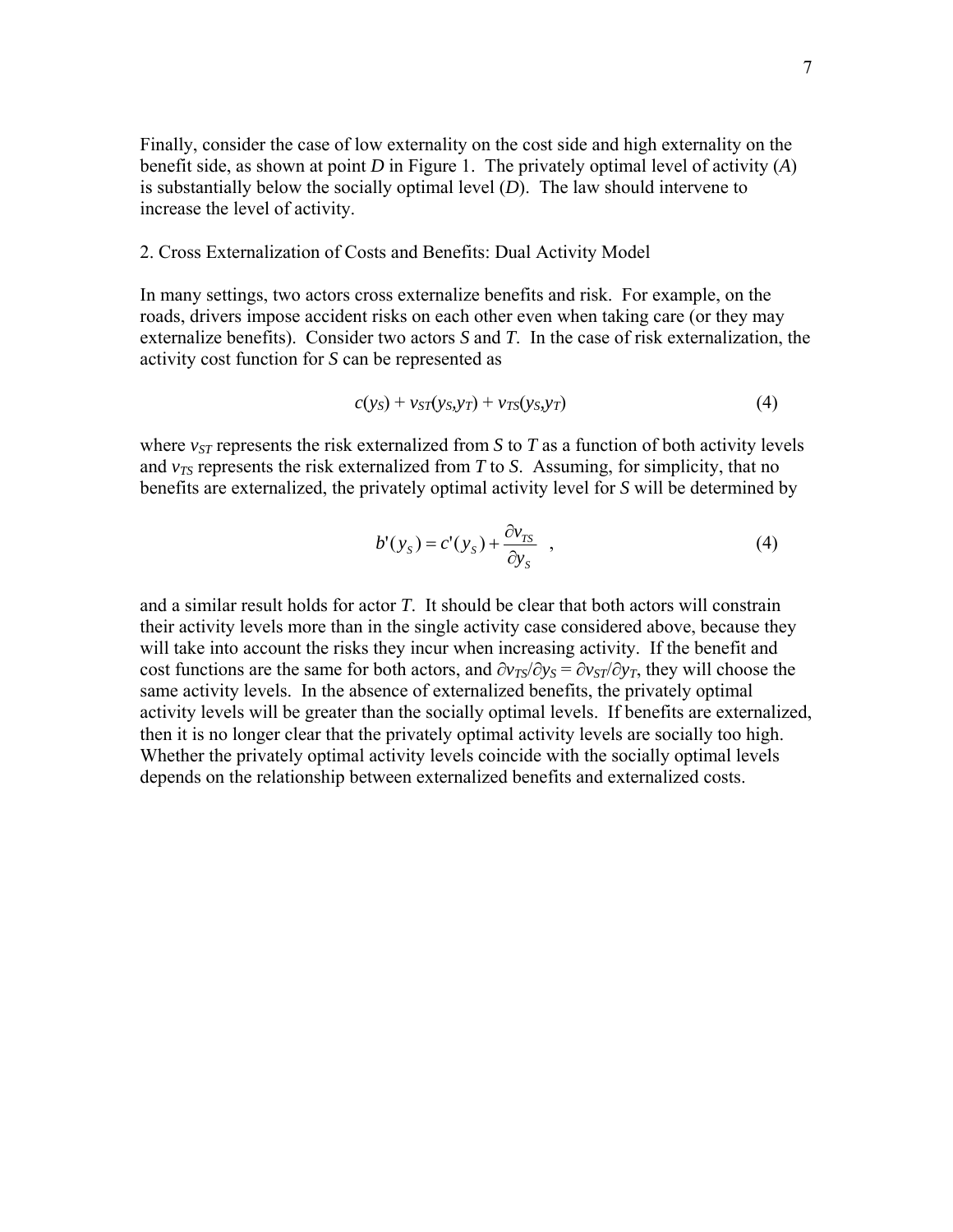## **Figure 1**

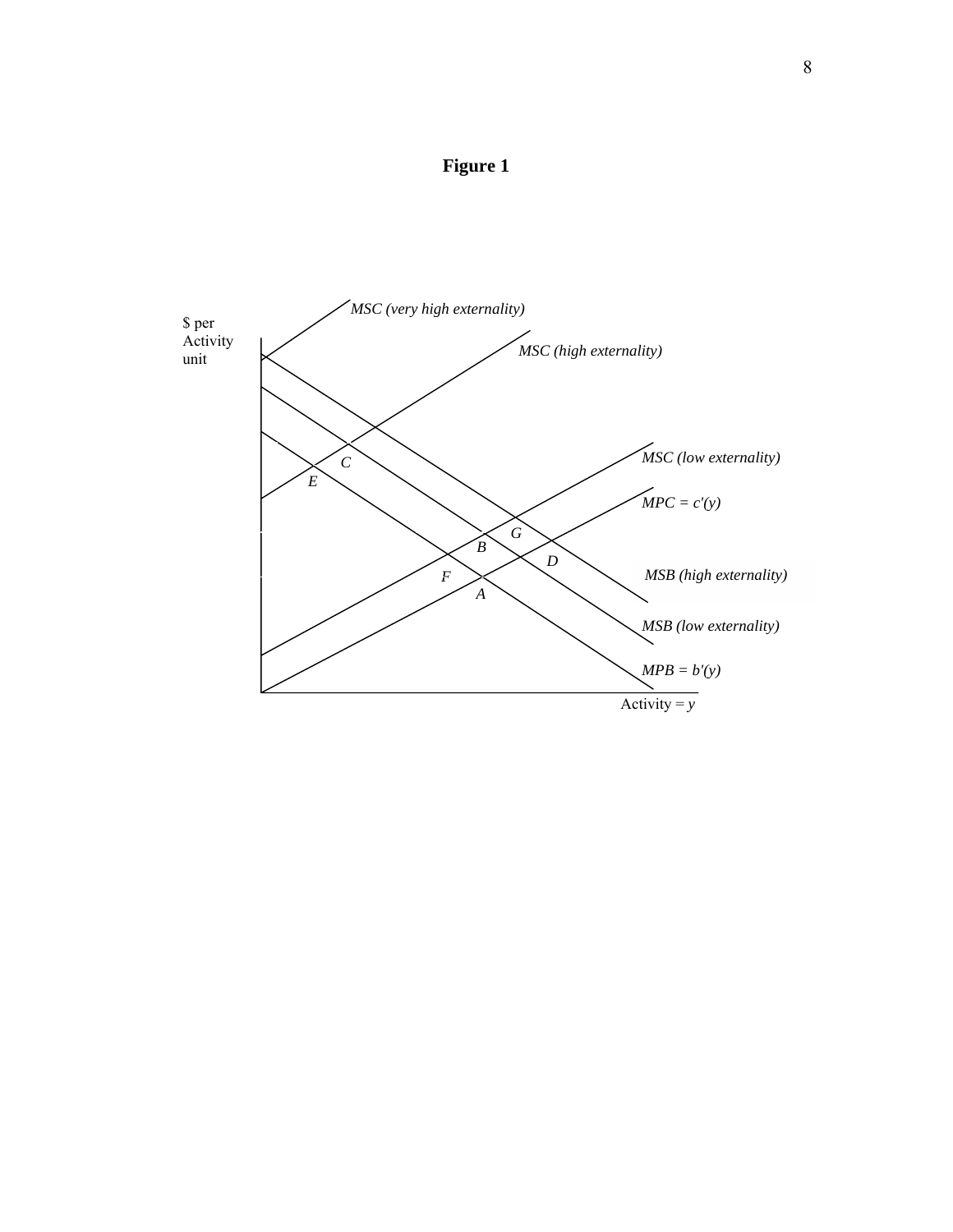#### C. Introducing the Law

<u>.</u>

Since the actors are assumed to be taking reasonable care, the negligence rule cannot influence their activity level choices.<sup>10</sup> The negligence rule holds the actor liable only when he fails to take reasonable care. Since the actors are assumed to have taken reasonable care, the negligence rule will not lead to any findings of liability.

Strict liability has the property that it imposes liability on actors even when they have taken reasonable care. The legal system can influence activity levels through imposing strict liability. In this part, I will examine the conditions under which strict liability leads to approximately optimal activity levels.

First, consider the case in which externality is high on the cost side and low on the benefit side. The socially optimal scale in this case is point *C* in Figure 1. In the absence of strict liability, the privately optimal scale is point *A*. Imposing strict liability on the actor is probably desirable in this case. When strict liability is imposed on the actor, his marginal private cost schedule becomes equivalent to the marginal social cost schedule. In the case of high externality on the cost side coupled with low externality on the benefit side, the actor's privately optimal activity level under strict liability will be point *E*. It is not the socially optimal level, which is at point *C*, but it is close. Social welfare will most likely be improved by using liability to lead the actor to choose level *E* rather than the socially excessive level *A*. And I will argue below that there are narrower doctrines, such as proximate cause, that serve to adjust the activity level to the socially optimal point.

Now consider the case in which externality is low both on the cost and on the benefit side. The socially optimal scale of activity is associated with point *B*. The privately optimal level of activity is associated with point *A*. These are the same activity levels. If strict liability is imposed on the actor, it will reduce his activity level below the socially optimal scale, and therefore reduce social welfare. Strict liability will lead him to choose the scale *F*, which is below the socially optimal scale.

It follows from the foregoing that *strict liability is desirable in the single activity case only when the external costs of the activity substantially exceed the external benefits associated with the activity*. In this case imposing strict liability reduces activity levels to a point that is closer to the socially optimal scale than would be observed under the negligence rule. When the external benefits are roughly equal to or greater than the social costs associated with the activity, strict liability is not socially desirable.

Another case in which strict liability is not preferable to negligence is observed when two actors cross-externalize equivalent costs – the dual activity case. *When the costs* 

 $10$  This assumes courts operate without error and that litigation is not costly. If courts make mistakes and litigation is costly, compliance with the negligence standard does not reduce liability costs to zero. On litigation costs and judicial error, see Keith N. Hylton, *Costly Litigation and Legal Error under Negligence*, 6 J. LAW, ECON. & ORG. 433 (1990).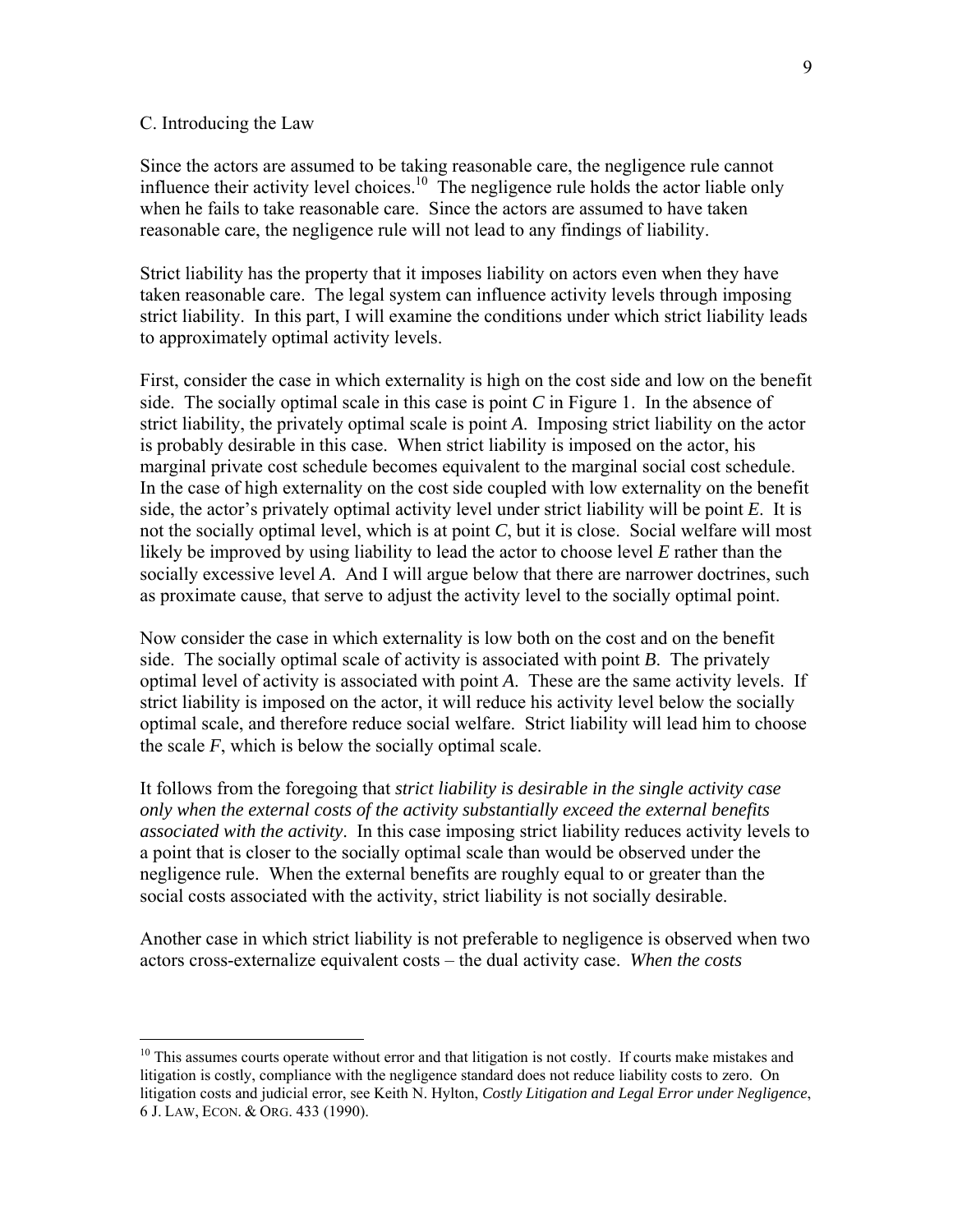*externalized by two actors to each other are reciprocal*, <sup>11</sup> *strict liability is not socially preferable to negligence*. The reason is that under strict liability, you will pay for harms to others, while under negligence (again, everyone is complying with the negligence standard in this model) you will pay for only for the harms you suffer. Since those harms are the same, activity levels will not differ under the two regimes.

### D. Application to Nuisance Law

I have presented an economic analysis of activity level choices and considered its implications for law. Now I will examine the law, to see if it conforms to the predictions of the model.

#### IV. Positive Theory of Nuisance Law

Nuisance law has not been articulated clearly. Of course, some parts of the doctrine are easily interpreted in light of similar tort rules. Consider the legal definition of a nuisance: an intentional, nontrespassory and unreasonable invasion into the quiet use and enjoyment of property. Intentional, in nuisance law, has always had a meaning similar to its meaning in the context of trespass law: it is enough if the defendant was aware of the nuisance, and the plaintiff is not required to prove that the defendant aimed to harm him. The term nontrespassory has always had the effect of distinguishing between invasions that interfere with exclusive possession of property or a portion of it (e.g., a boulder) and invasions that merely make it less desirable to remain in possession of property (e.g., smoke). I will go beyond these comparisons with trespass doctrine to examine how this paper's model justifies the definition and doctrines of nuisance.

#### A. Nontrespassory Invasions

 $\overline{a}$ 

The definition of a nuisance as a nontrespassory invasion distinguishes nuisances from trespasses and also from consensual transactions. If the interference is the result of the consent of the victim, then it is not properly characterized as an invasion.

The requirement of invasiveness is implicated by the externality model. If the interference is consensual, in the sense that the affected party is fully aware of the nature of the interference and still contracts with the offending actor, then there is no need for the law to intervene to control the activity level of the offending actor. The activity level will be regulated to the optimal level by the market. Thus, if a person contracts with another to install a noisy furnace, and he is fully aware of the noise that will be emitted by the furnace when he enters the contract, he has no basis to bring a nuisance claim against the furnace supplier for the noise interference.

<sup>&</sup>lt;sup>11</sup> In terms of the model, this requires  $\partial v_{TS}/\partial y_S = \partial v_{ST}/\partial y_S$  and  $\partial v_{ST}/\partial y_T = \partial v_{TS}/\partial y_T$ . If this condition holds, each actor (*S* and *T*) chooses the same activity levels under strict liability and under negligence. If the conditions  $\partial v_{TS}/\partial y_S = \partial v_{ST}/\partial y_T$  and  $\partial v_{TS}/\partial y_T = \partial v_{ST}/\partial y_S$  hold, then *S* and *T* will choose the same activity level (i.e., the activity level of *S* will equal the activity level of *T*) under strict liability and under negligence (horizontal equivalence across actors in each regime), but this does not imply that strict liability is equivalent to negligent (equivalence for each actor across regimes). For strict liability to be equivalent to negligence, the first two conditions above must hold.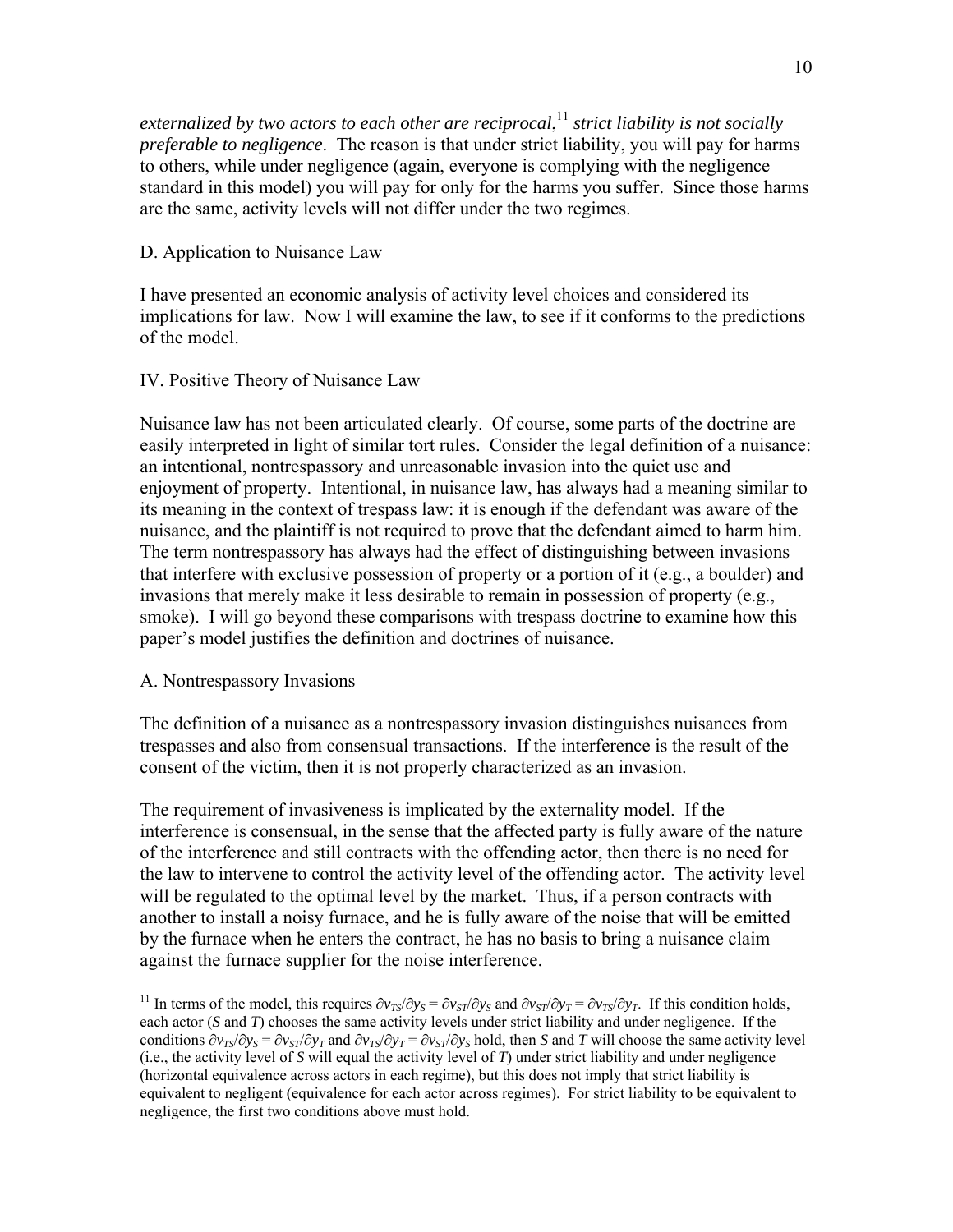#### B. Intentional Invasions

The externality model provides a theory of intent in nuisance law. The purpose of strict liability is to regulate activity levels. In order to carry out this function, liability must be applied to actors that have sufficient information to have their activity level choices influenced by liability. For example, an actor that decides to locate a smoke-belching factory next to a residential area must be aware of the invasions caused by the smoke from his factory if strict liability is going to have any impact on his initial location  $decision$ <sup>12</sup>

It follows that intention in nuisance law, at its core, does not mean intending to harm the victim, or intending to interfere with the victim's use of his property. It is sufficient that the actor has enough information to either be aware of or to easily foresee the harmful impact of his activity on others.

#### C. Unreasonable Invasions

1

Perhaps the most important and unclear term in the definition of nuisance is unreasonable. There have been efforts to settle its meaning, but most of them are unsatisfying. $13$ 

The theory of this paper suggests a clear interpretation for the reasonableness test of nuisance law. The model presented in the previous part suggests that an unreasonable invasion is one that is associated with an activity for which: (a) the external costs substantially exceed the external benefits, or (b) the external costs thrown off by the defendant's activity are not reciprocal to the external costs thrown off by other local activities.<sup>14</sup> These two conditions describe the settings in which the law should intervene

(a) the gravity of the harm outweighs the utility of the actor's conduct, or

 $12$  It is quite likely that strict liability will have ex post effects on an actor's scale or location decision. After moving to a location, the burden of strict liability probably would induce a nuisance generator to scale back its activity and perhaps to move it to another location, even if the generator was not aware of the costs imposed on victims. However, strict liability cannot affect ex ante incentives if the generator is unaware of the costs externalized to victims.

<sup>&</sup>lt;sup>13</sup> For example, the Restatement (Second) Section 826 says:

An intentional invasion of another's interest in the use and enjoyment of land is unreasonable if:

<sup>(</sup>b) the harm caused by the conduct is serious and the financial burden of compensating for this and similar harm to others would not make the continuation of the conduct not feasible.<sup>13</sup>

Restatement (Second) of Torts: Unreasonableness of Intentional Invasion § 826 (1977). This definition is questionable because it refers to the actor's conduct rather than his activity. The core question is whether the actor's activity is one that imposes too many risks on others given its benefits (or given the costs reciprocated by others). The second provision of Section 826 is almost useless, because it implies that strict liability should apply to any nontrivial interference with a person's use and enjoyment of land.

<sup>&</sup>lt;sup>14</sup> Many of the activities subjected to strict liability can be viewed as aggregations of risk rather than as different in kind from ordinary risks. For example, the risk created by storing explosives is simply an aggregation of the risk anyone creates by storing something that can explode. The unusual risk creation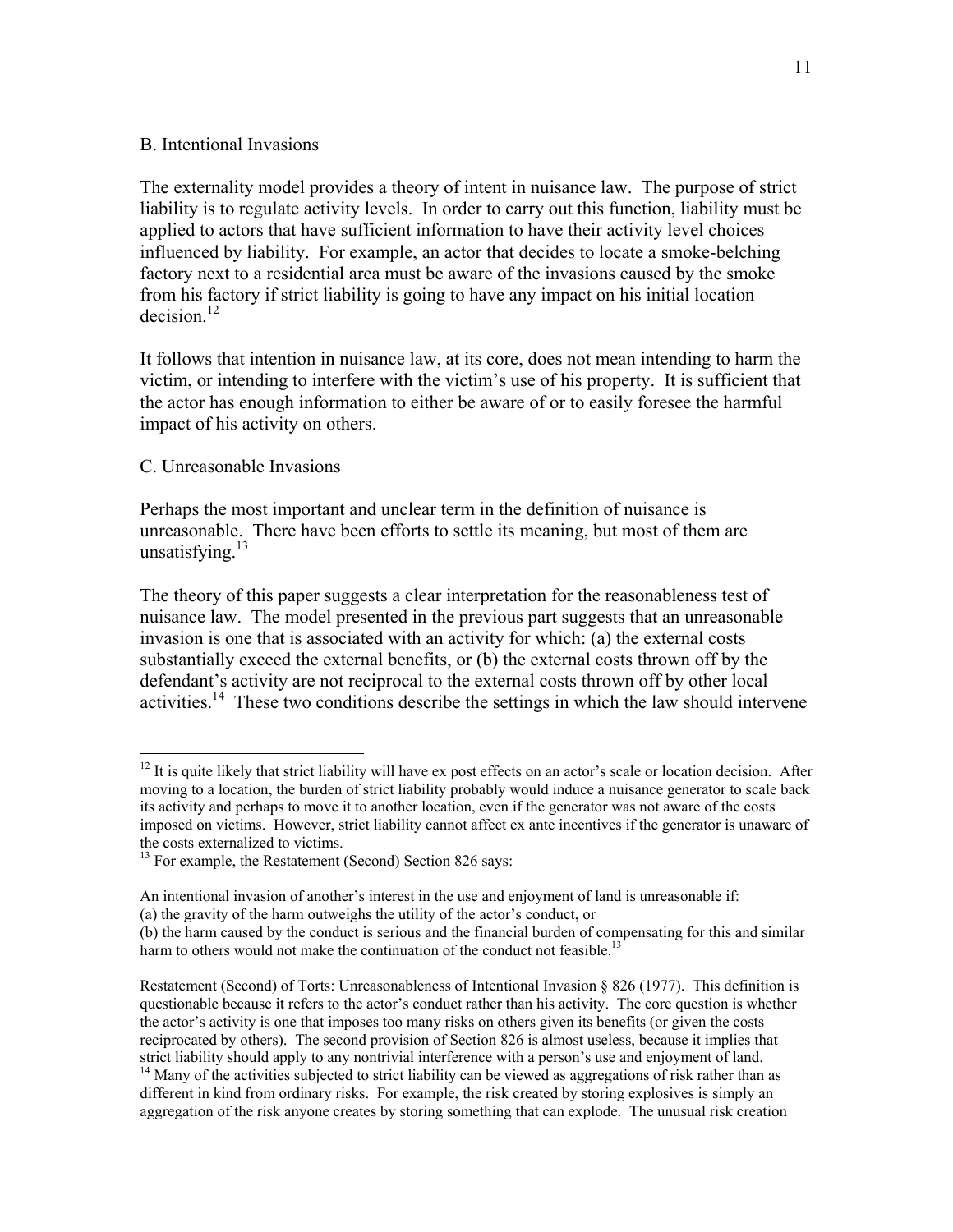to reduce an actor's activity level. Provided that the intentionality and nontrespassory descriptions apply to a particular invasion, the law should impose strict liability when the external costs exceed external benefits or are non-reciprocal.

Nuisance doctrine is closely related to the law and theory of strict liability articulated in *Rylands v. Fletcher*. 15 The *Rylands* court described several nuisance cases as falling within the rationale of its decision. This is useful because the law on *Rylands*-based strict liability has been set out with much greater clarity than nuisance law.

Using the theory of *Rylands* as the closest doctrinal source for nuisance law, we can set out the following test for a nuisance:

- (a) existence of a high degree of interference with the quiet use and enjoyment of land of others;
- (b) inability to eliminate the interference by the exercise of reasonable care;
- (c) extent to which the activity is not a matter of common usage;
- (d) inappropriateness of the activity to the place where it is carried on and;
- (e) extent to which its value to the community is outweighed by its obnoxious attributes.

I will refer to this below as the *nuisance test* (or the five-factor test). These factors are based on the Restatement's articulation of the *Rylands* doctrine in the form of a set of rules, in Section 520. The foregoing five-factor test is an attempt to examine whether the external costs thrown off by a nuisance substantially exceed external benefits, or are reciprocated by background external costs of other activities.

The first two factors of this test require that the interference be substantial even when the actor is taking reasonable care. As in the case of abnormally dangerous activities, the first two factors should be treated as minimal requirements for nuisance liability. If, in other words, the interference would be trivial if the actor took reasonable care, then the interference should not be considered a nuisance, and there is no need to examine the remaining factors of the test.<sup>16</sup>

The remaining three components present the core of the reasonableness test in nuisance law. The third factor, common usage, helps identify activities for which the risks are reciprocal to those of other common activities. If an activity is one of common usage, then actors engaged in those activities will impose reciprocal risks on each other, and there is no basis for adopting strict liability over negligence.

that justifies strict liability can therefore be viewed as an aggregation or consolidation of risks which are ordinarily confronted in a dispersed and uncorrelated form.

<sup>&</sup>lt;sup>15</sup> L.R. 3 H.L. 330 (1868). The *Rylands* case treats ultrahazardous and nuisance cases as all part of the same general doctrine. On the connection between *Rylands* and nuisance doctrine, see also Hylton, Positive Theory of Strict Liability, supra note 3.

<sup>&</sup>lt;sup>16</sup> Judge Posner's decision in Indiana Harbor Belt R.R. v. American Cyanamid Co., 916 F.2d 1174 (7th Cir. 1990), an ultrahazardous activity strict liability case, is consistent with this proposition.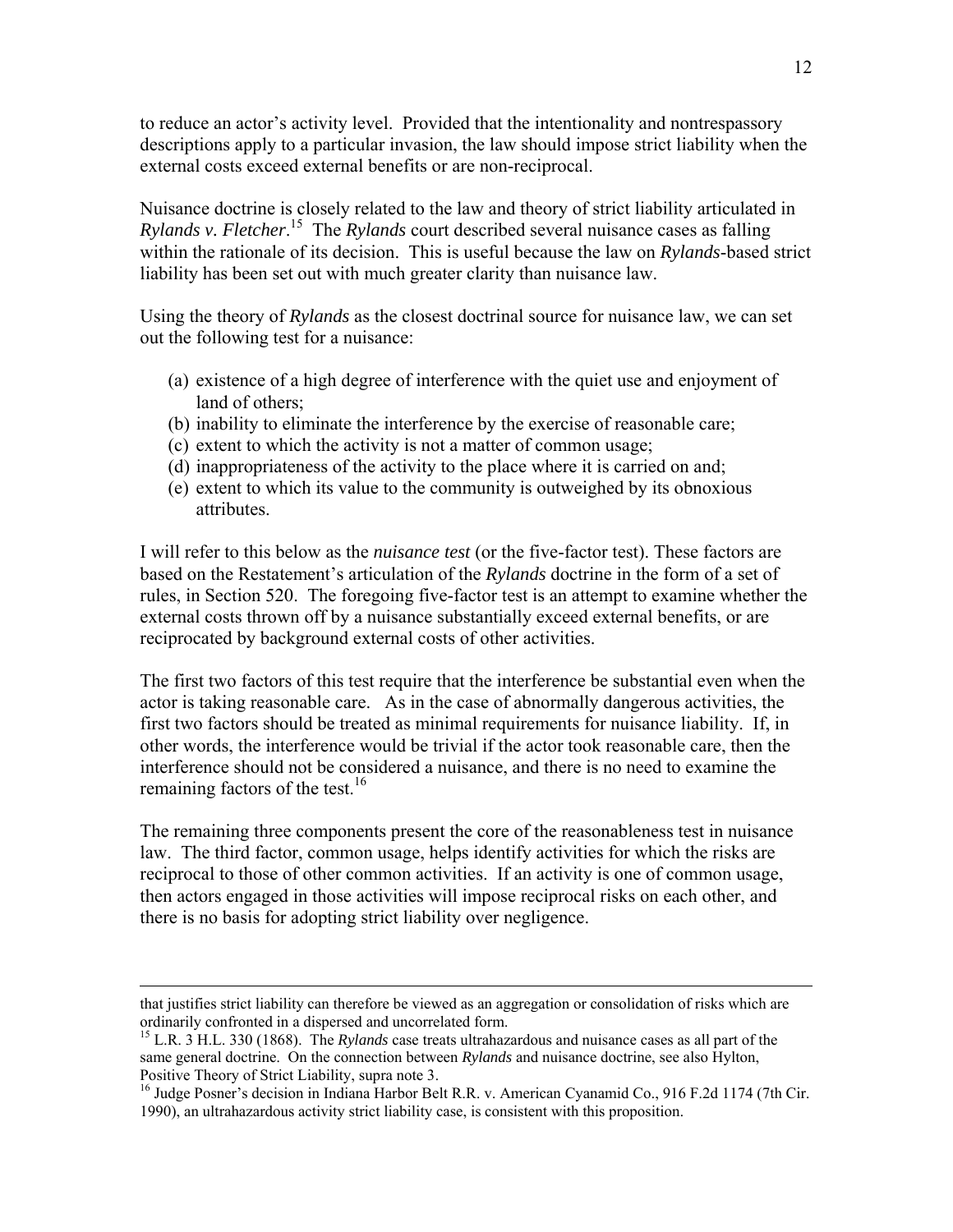The fourth factor, inappropriateness, is both another way of determining whether the activity imposes a reciprocated risk and a way of assessing whether the risks are balanced off by the external benefits. Since the fourth factor focuses on the location, it should be treated as a type of assumption of risk test. An activity would be considered appropriate for its location if its costs are typical of other activities in the locale, or if its external benefits would make it reasonable for someone in the area to tolerate the costs.

The last factor asks the court to compare the benefits externalized by the activity and the costs externalized. When the benefits are substantial, the last factor suggests that the court should be reluctant to impose liability on a nuisance theory. Consider, for example, the noise generated by a fire station. Suppose it is a particularly busy fire station. The noise generated by fire trucks constantly moving in and out of the station with their alarms running could be deemed to substantially interfere with the quiet use and enjoyment of land by neighbors. However, the neighbors also benefit by being located close to the fire station. Since those benefits are substantial and widely dispersed, the neighbors should not be allowed to impose strict liability on a nuisance theory against the fire station. There is no economic basis for using liability as an incentive to force the fire station to cut back on its activity or to reconsider its location decision.

The cases in which courts have balanced external costs and external benefits are relatively few. In *Baines v. Baker*, 17 the defendants proposed to erect a hospital for treating smallpox patients in Coldbath Fields, London. The plaintiff, an owner of rental property in the area, sued to enjoin the building as a nuisance. The court refused to grant an injunction on the ground that the plaintiff's property-value losses due to fears, even though rational, were not recoverable through a nuisance action; and that the public benefits of the hospital would justify the external costs. Lord Hardwicke said, "I am of opinion that it is a charity likely to prove of great advantage to mankind. Such an hospital must not be far from town, because those that are attacked with that disorder in a natural way may not be carried far."<sup>18</sup>

The most famous and controversial American nuisance case involving the balancing of external costs and benefits is *Pennsylvania Coal Co. v. Sanderson*. 19 The defendants operated a coal mine, and in the process of operation brought up underground water. The water brought up by the mining operation flowed into and polluted a surface stream that was used, three miles away, by the plaintiff as a source of water for "domestic purposes".20 The court described the case as pitting the interests of the leading industry of the state against riparian property owners. It also characterized the case as a purely

1

 $17$  (1752) Ambler 158; for a summary, see Nathaniel Cleveland Moak & John Thomas Cook, Reports of Cases Decided by English Courts: with Notes and References, 1884, at 368-69, text available online at: http://books.google.com/books?id=i3UyAAAAIAAJ.<sup>18</sup> Id. at 159.

<sup>19 113</sup> Pa. 126; 6 Atl. 453 (1886). For an insightful discussion that anticipates my treatment of *Sanderson*, see Todd J. Zywicki, *A Unanimity-Reinforcing Model of Efficiency in the Common Law: An Institutional Comparison of Common Law and Legislative Solutions to the Large-Number Externality Problems*, 46 CASE W. RES. L. REV. 961, 1017-1020 (1996).<br><sup>20</sup> 6 Atl, at 454.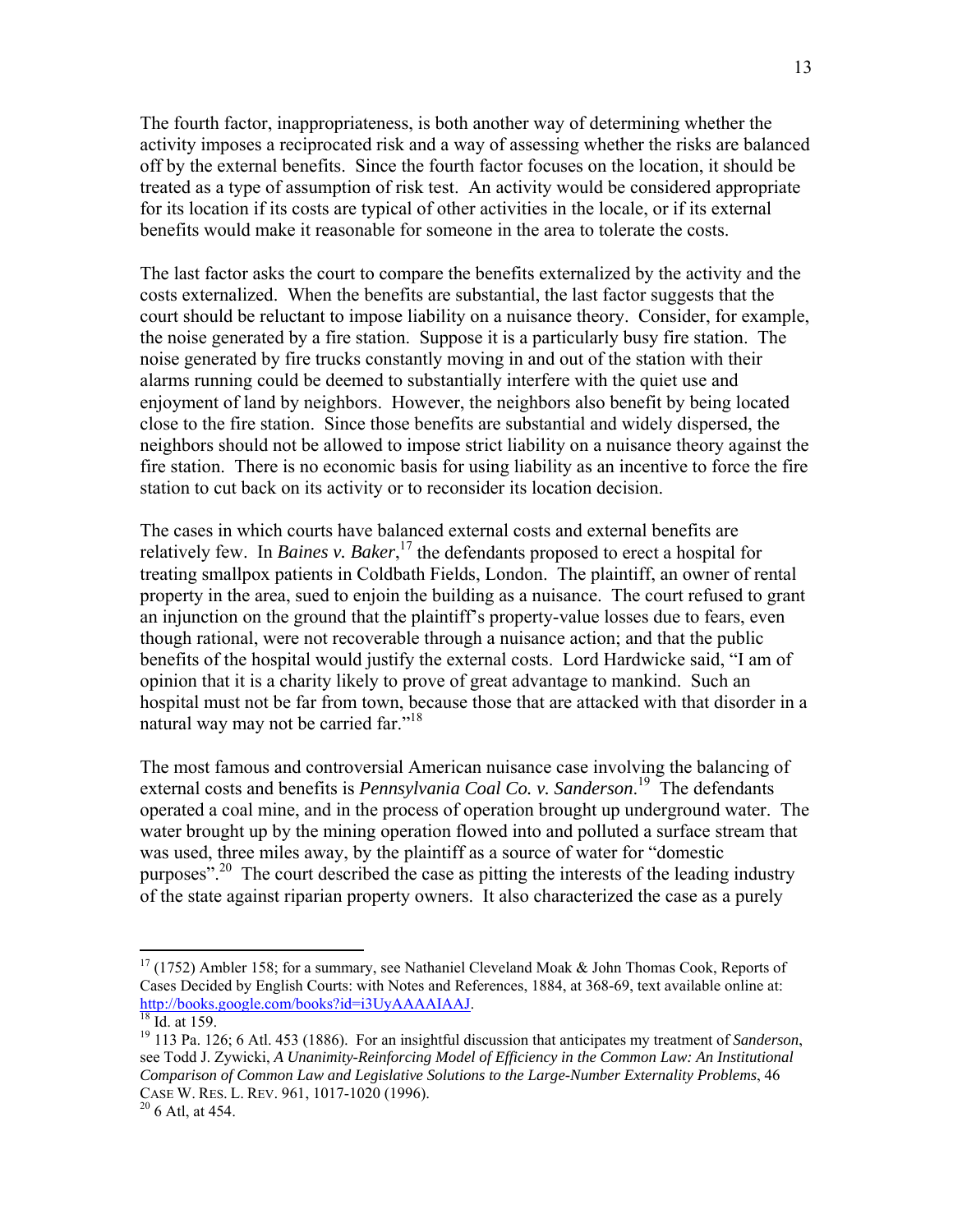private nuisance, not affecting general access to usable water, because the community had "abundant pure water from other sources."<sup>21</sup> The court held that

[m]ere private personal inconveniences, arising in this way and under such circumstances, must yield to the necessities of a great public industry, which, although in the hand of a private corporation, subserves a great public interest. To encourage the development of the great natural resources of a country trifling inconveniences to particular persons must sometimes give way to the necessities of a great community.<sup>22</sup>

In an explicit reference balancing externalities, the court concluded its opinion by quoting approvingly from a dissent in one of the earlier decisions in the same case:

The population, wealth, and improvements are the result of mining, and of that alone. The plaintiffs knew, when they purchased their property, that they were in a mining region. They were in a city born of mining operations, and which had become rich and populous as a result thereof. They knew that all mountain streams in that section were affected by mine water, or were liable to be. Having enjoyed the advantages which coal mining confers, I see no great hardship, nor any violence to equity, in their also accepting the inconveniences necessarily resulting from the business $^{23}$ 

It should be clear that the externality balancing test, in isolation, implies a movement toward expanding strict liability as an economy becomes wealthier. For a subsistence level economy, the introduction of industry should have enormous beneficial externalities. But as the wealth and industry expand, the positive externalities of industrial expansion probably diminish.<sup>24</sup> And wealthier consumers will attach a greater valuation to recreational and aesthetic interests. Thus, *Sanderson* may have been a case of its time, and rather near the end of it too.

D. Scope of Liability: Extra-Sensitive Plaintiffs, Proximate Cause, and Coming to the Nuisance

Nuisance law does not provide for compensation to the extra-sensitive plaintiff, such as one who complains of illnesses caused by such ordinary activity as the ringing of church bells.<sup>25</sup> The justification for this well-settled piece of the law is best understood in terms of the model of this paper. A nuisance exists when the externalized costs associated with an activity are substantially in excess of externalized benefits, or the externalized costs

 $21$  Id., at 459

 $^{22}$  Id.

 $^{23}$  Id., at 465.

 $24$  In particular, the positive externalities created by the enhancement of market infrastructure and other social benefits from industrialization diminish. However, even in a wealth, industrialized economy, there may be commercial activities that throw off external benefits. For example, information technology, by enhancing the dissemination of information through society, carries significant positive externalities.  $^{25}$  Rogers v. Elliott, 15 N.E. 768 (Mass. 1888).

<sup>14</sup>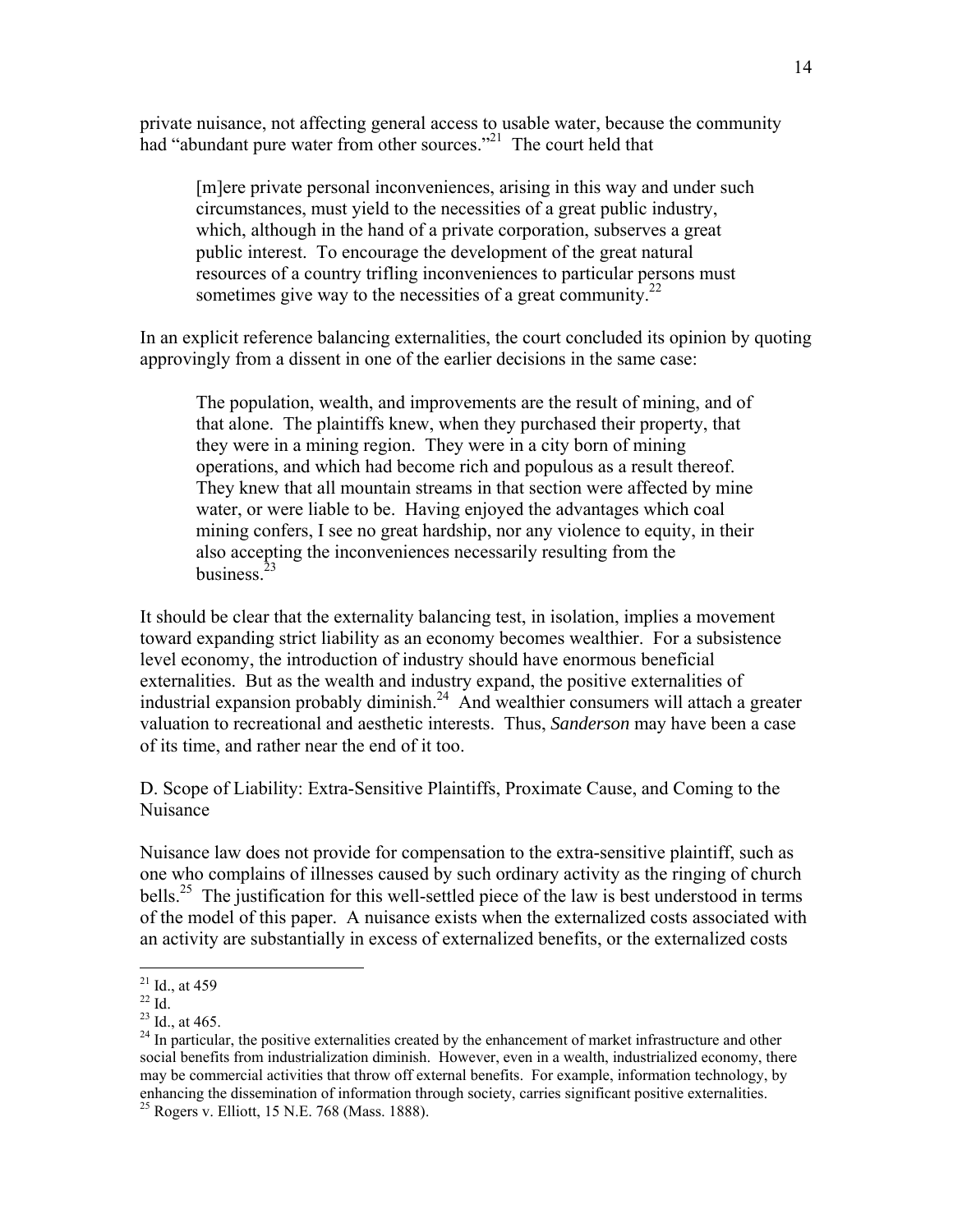are not reciprocated by other background activities. The comparison of externalized costs and benefits is made with respect to statistical averages, not to any particular plaintiff. If, on the basis of statistical averages, the externalized costs associated with an activity are not substantially greater than the externalized benefits, then the activity is not a nuisance under the theory here, even though an individual within the community might suffer an injury from it.

The extra-sensitive plaintiff problem is closely related to the scope of nuisance law, or, in legal terminology, proximate causation. Courts have limited the scope of nuisance liability to injuries that are connected in a predictable way to the externalized risk. Injuries that are not predictably related to the externalized risk are not within the scope of strict nuisance liability. The externality model suggests a reason for this: to focus liability on the cost externalizing features of the defendant's activity rather than the activity per se. Suppose the victim drives his car into the defendant's malarial pond. To permit a strict liability action in this case would fail to tax the defendant's activity for the specific risk creation that the law aims to discourage.

A more detailed justification for the proximate cause rule in nuisance law, and in strict liability generally, can be gleaned from the model of the previous section. The externalized risk component,  $v(y)$ , can be considered to consist of two subcomponents,  $v_1(y) + v_2(y)$ , where  $v_1(y)$  is the normal risk externalized by activities of the defendant's type and  $v_2(y)$  is the special additional risk that makes the defendant's activity a nuisance. For example, in the case of a malarial pond,  $v_1(y)$  is the risk externalized by any water storage, and  $v_2(y)$  is the malaria risk. The proximate cause rule excludes liability for the normal risk component.<sup>26</sup> If, as nuisance law implicitly assumes, normal risks are balanced off by positive externalities, then excluding liability for normal risk leads to optimal activity levels. In terms of Figure 1, the proximate cause rule leads the actor choose the activity level associated with point *C* rather than point *E*.

Sometimes defendants argue that plaintiffs should not be able to recover because they "came to the nuisance". The coming to the nuisance defense is valid in some cases, but not in all. The model of this paper provides a justification for the ambiguous treatment of the coming-to-the-nuisance defense. As a general matter, strict nuisance liability hinges on a comparison of externalized costs to externalized benefits (or to reciprocal background risks).<sup>27</sup> The historical pattern should not be controlling. However, whether

<sup>&</sup>lt;sup>26</sup> In a more complicated model, there is another component of risk that would also be excluded. When the special risk of the defendant's activity is realized, there will often be remote injuries associated with it. For example, a defendant who engages in blasting may generate harms that are caused by the blasting (in the "but for" sense), but that are remotely connected at best (e.g., suppose the victim is surprised by and watches the blasting, causing him to be late to a meeting, or to get hit by a bolt of lightning). The law excludes this component of risk also. The explanation suggested by this model is that the exclusion avoids over-internalization. If such risks were not excluded, courts would be required to hold defendants strictly liable for every injury that can be traced in a but-for sense to the special risk generated by the defendant's activity. That would be an infinitely large set of risks.

 $^{27}$  In this model, the balance of externalities determines whether strict liability is appropriate. This may seem inconsistent with Coase's analysis. Coase famously described nuisances as instances of conflicting uses of property, and suggested that either use (the defendant's or the plaintiff's) could be viewed as the interfering activity. In this model, the interfering activity is easy to identify: when the external costs of an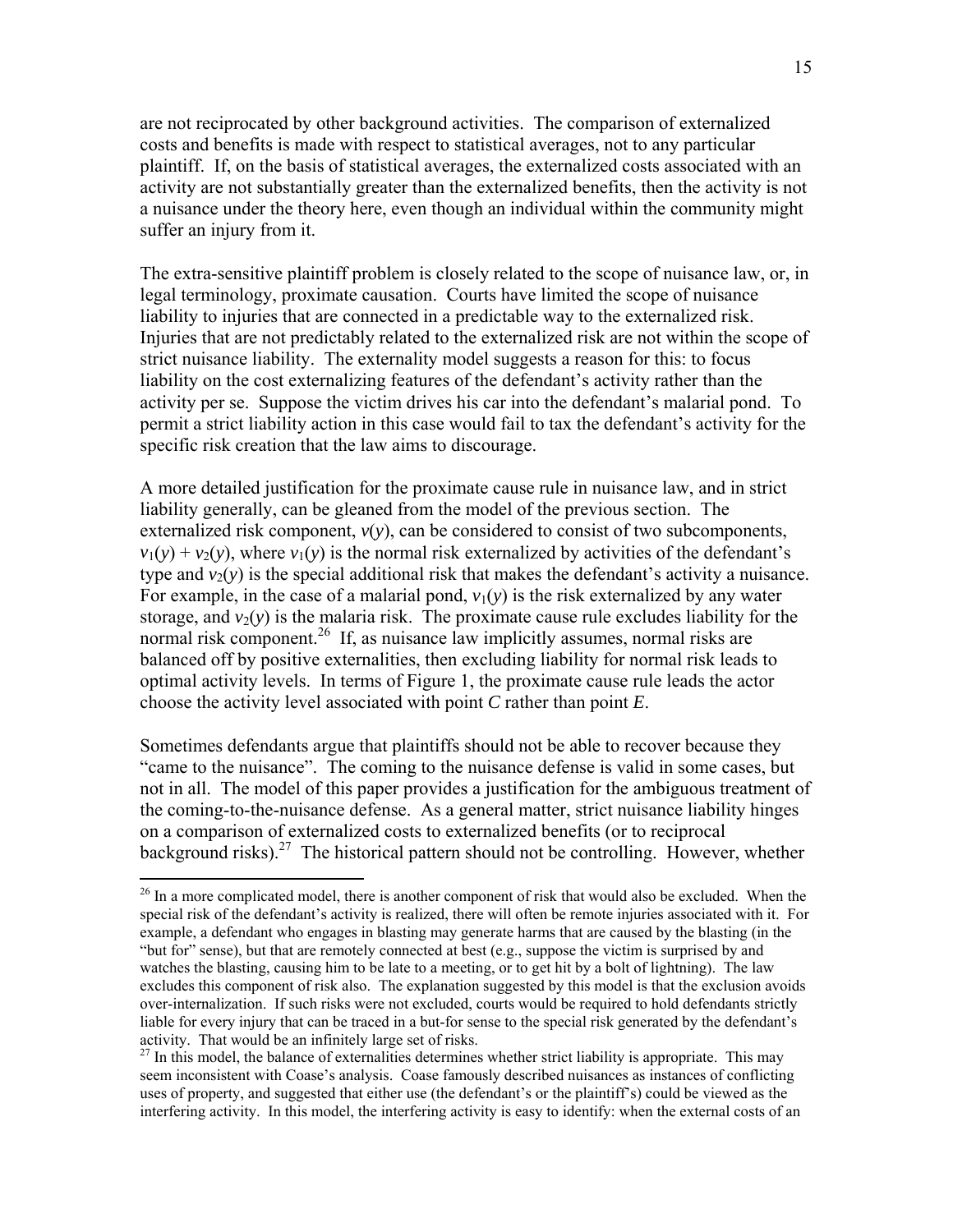a victim moved to a nuisance is often important in determining whether externalized costs are unreasonable. A victim's knowing and voluntary decision to move to the nuisance is evidence that he does not perceive the externalized costs to be greater than the externalized benefits. For this reason, the coming-to-the-nuisance factor remains a relevant consideration in the balancing test for nuisances.

#### E. Malarial Ponds Revisited

#### 1. Nature of Invasion, as Private and as Public Nuisance

The five-factor nuisance test can be applied to the case of a malarial pond as a private nuisance. Since the test addresses the reasonableness of an invasion, the first question that should be considered, before applying the test, is that of intent. The malarial pond could be intentional in either of two senses. The first, which is typical of nuisance cases, is that the defendant is aware of the existence of the pond and the likely negative externalities. The second is that the defendant is not only aware of the pond, but has prepared it for the purpose of inflicting harm on adjacent landowners. If this latter sense of intent is consistent with the evidence, the plaintiff might prevail on an offensive battery claim, since preparing a malarial pond for injuring a neighbor is indistinguishable from poisoning the neighbor's food. But I will assume for the remainder that the first sense of intent applies, which is sufficient to support a nuisance claim.

A malarial pond would appear to be something that could be avoided with reasonable care, but suppose the burden of preventing the formation of such a pond is extremely high for the defendant; perhaps because the defendant is not present at his property for long periods, or because his business involves frequent excavations on the property. If the burden of preventing the creation of such a pond is extremely high, it may be difficult to hold the defendant negligent for his failure to maintain the property. As long as the defendant has not created the pond with the purpose to injure neighbors, nuisance rather than negligence would appear to be the appropriate claim. This disposes of the first two factors of the nuisance test.

The third factor of the test asks whether the malarial pond is a common activity. In the deep South during slavery, slaveowners flooded their rice fields, and then fled their plantations during the summer because of the risk of malaria.<sup>28</sup> In that setting, perhaps one could argue that the malarial pond was a common activity, and a costly but necessary feature of the local agricultural industry. But outside of such a special case, the malarial pond is an uncommon activity.

The fourth factor asks whether it is appropriate to say that the plaintiff assumed the risk because of the location of the nuisance. Perhaps so in a community in which malarial ponds were a common byproduct of local industry. In such a community, one could

activity substantially exceed the background level of reciprocal external costs, or when they are far in excess of externalized benefits, then the activity is properly viewed as "interfering" and a candidate for strict liability.

 $28$  See, e.g., William Dusinberre, Them Dark Days: Slavery in the American Rice Swamps 54 (2000).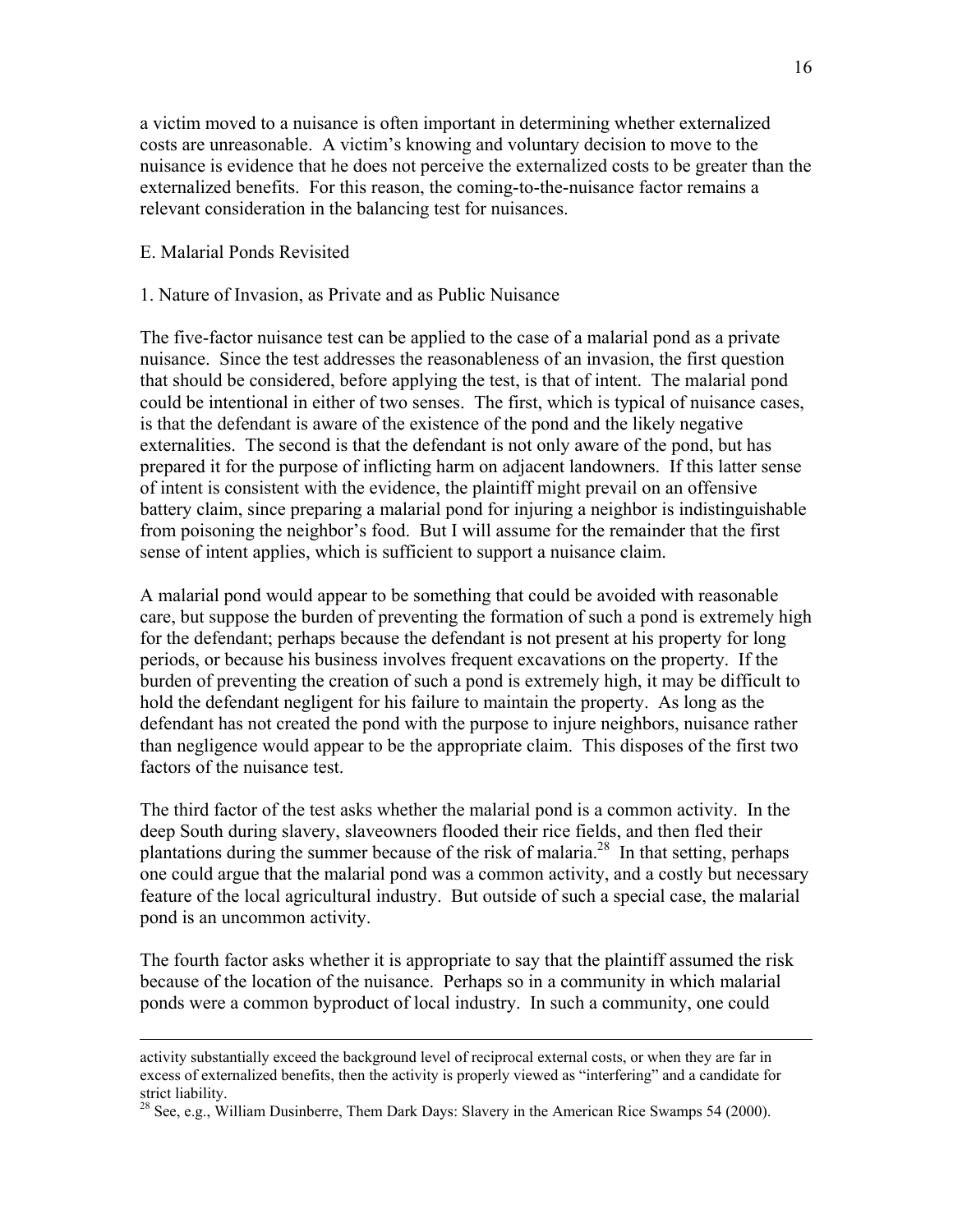argue that the benefits of local industry made the risk of malaria a necessary cost of doing business. Outside of such a setting, the assumption of risk theory would be inappropriate.

The final factor looks directly at the positive and negative externalities. Where a local industry becomes the backbone of a local economy, the beneficial externalities are likely to be substantial. Many of the external benefits will be capitalized in asset values. But complete capitalization of the value of all of the beneficial externalities is unlikely. Two obvious beneficial externalities that are associated with industrialization are knowledge spillovers and the support of a market infrastructure. These benefits have to be taken into account in evaluating the net social harm from an industry that produces a substantial negative externality. In the case of malarial ponds, most industries will fail this test. Indeed, even the example of southern coastal agriculture during slavery may have failed the test, since the slaveholders typically fled their farms and left their slaves to suffer the burden of disease.

The foregoing analysis applies straightforwardly to the public nuisance setting, and also suggests that there is a common core to the public and private nuisance doctrines. While private nuisance protects a possessor of property, public nuisance protects an individual in the exercise of public rights unconnected to land ownership or any other special legal status. The "public plaintiff" is assumed by the law to have a right to exercise public rights (e.g., to travel on public roads, to occupy public space).

The theory presented here provides a justification for the rights protected by public nuisance doctrine. They are the same rights protected by private nuisance doctrine. The model of this paper identifies a nuisance by the balance of external costs and external benefits. This has nothing to do with the status of the plaintiff, as long as the plaintiff is capable of experiencing the positive and negative externalities created by the defendant. In other words, the externality-based theory of nuisance doctrine suggests that the law aims to discourage nuisance activities, not to protect specific types of victim. Whether the victim is sitting on adjacent land or roving about, the goal of the law should be the same.

In this model, the same factors considered above would point to the conclusion that the malarial pond is an intentional and unreasonable invasion of public rights, specifically the rights to be free from an offensive contact and to travel about on public roads. The malarial pond does not imprison the public plaintiff because he is free to travel to his destination by other routes. But it severely interferes with the exercise of public rights, just as it would severely interfere with the quiet use and enjoyment of property by an adjacent landholder.

## 2. Particular Harm Requirement

The only remaining part of public nuisance doctrine that needs to be explained is the rule that prevents the plaintiff from suing unless he has experienced a loss that is particular and not common to the public. In the malarial pond case, the particular harm requirement would be satisfied by a plaintiff who suffers a mosquito bite that results in malaria.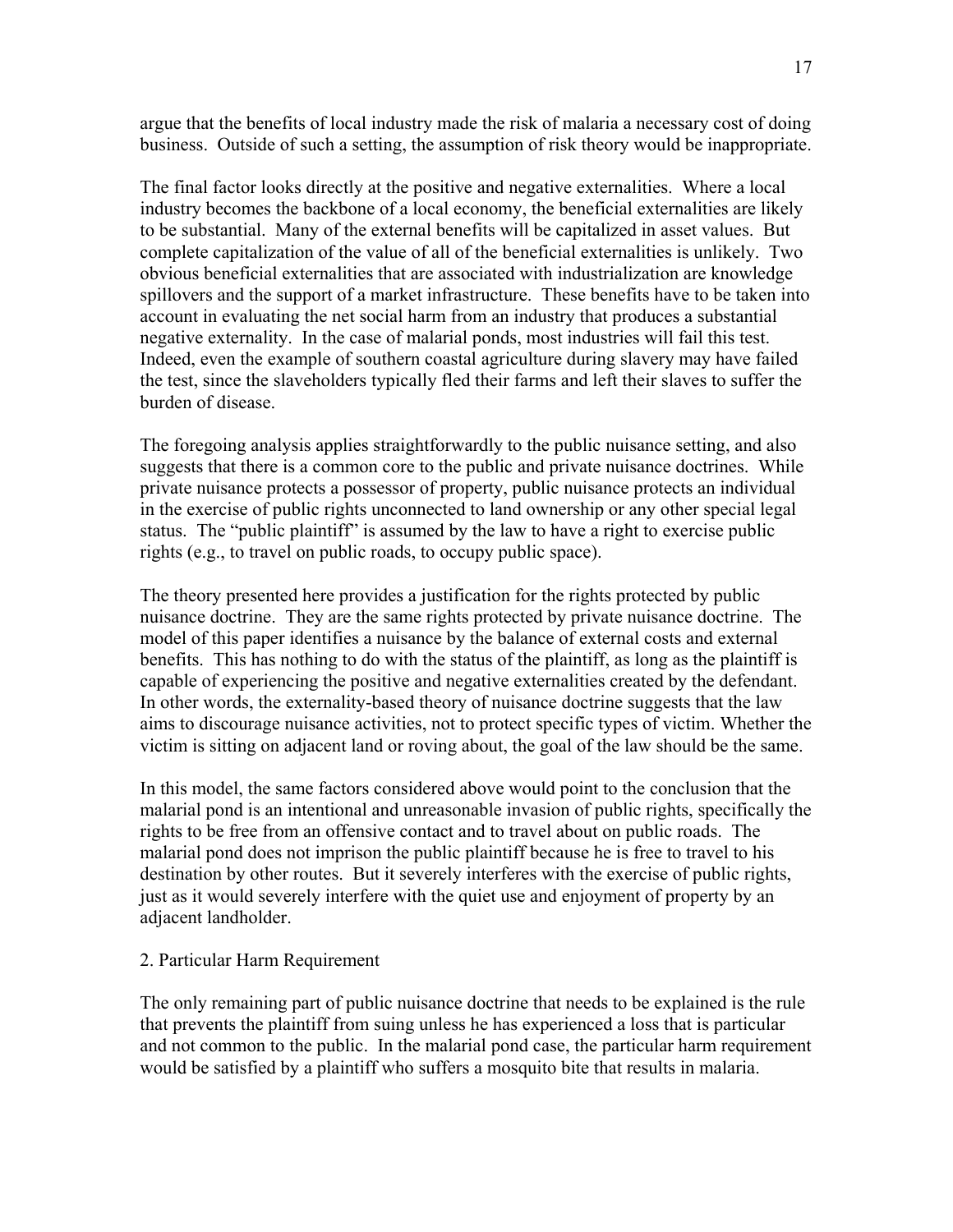Why not allow any person who has suffered an inconvenience from the existence of the malarial pond to bring suit under public nuisance doctrine? I have already noted the *verifiability problem*; the administrative difficulty of distinguishing false from valid claims when the plaintiff asserts that he has suffered merely an inconvenience. A victim who claims that he had to alter his route to avoid the risk of malaria cannot be distinguished easily from one who did not suffer such a cost. This is probably a sufficient reason for the particular harm requirement.

Another administrative argument for the harm requirement is based on *operational deterrence*. The common harms suffered by victims of public nuisances are typically insufficiently harmful to the average victim to justify an expensive lawsuit. Only the rare individual will find it worth his time and money to bring a lawsuit over the inconvenience of having to alter his route or to swat mosquitoes. In light of this, the common law rule barring claims for common harms could have served the function of locating standing to sue in a single actor, the state, that would presumably sue to prevent the aggregate harm. Since few individuals would have an incentive to sue, underdeterrence would be the practical result of a public nuisance regime that relied on individual claims to bring about optimal deterrence. This is also a sufficient reason for the particular harm requirement.

However, suppose these administrative concerns could be avoided. Is there still a reason suggested by the theory of nuisance doctrine for denying common harm claims?

The argument from theory runs as follows. The inconvenience of having to change one's route or to swat mosquitoes is indistinguishable from normal background inconveniences experienced in the exercise of public rights. From the perspective of the public plaintiff, the costs externalized by the malarial pond are not substantially different from the costs occasionally externalized by other activities. Plenty of other activities might require the public plaintiff to alter his route or to swat flies away. The only difference in the case of a continuing interference, such as a malarial pond, is one of frequency. At some point, frequency of interference from a particular source can pose such a serious invasion that it becomes distinguishable from background inconveniences. But this line is difficult to determine as a general matter and will vary with characteristics of the plaintiff that are unobservable to the court (e.g., how the plaintiff uses the road).

It follows that under the externality-based theory presented here the default rule should deny the strict liability claim of a plaintiff who complains about common interferences. These would fall in the category of reciprocal harms examined in the model above – reciprocal in the sense that they are indistinguishable from normal background interferences. People exercising public rights often interfere with each other's exercise of those rights, as when a driver's car breaks down and blocks traffic. However, if the interferences rise to the level that the plaintiff can demonstrate a harm that is substantially greater than that of others exercising the same public right, then the particular harm requirement should be considered satisfied. For example, suppose the plaintiff has a business that depends on his ability to exercise a public right – such as travel on a particular road – and the interference effectively prevents the plaintiff from exercising that right.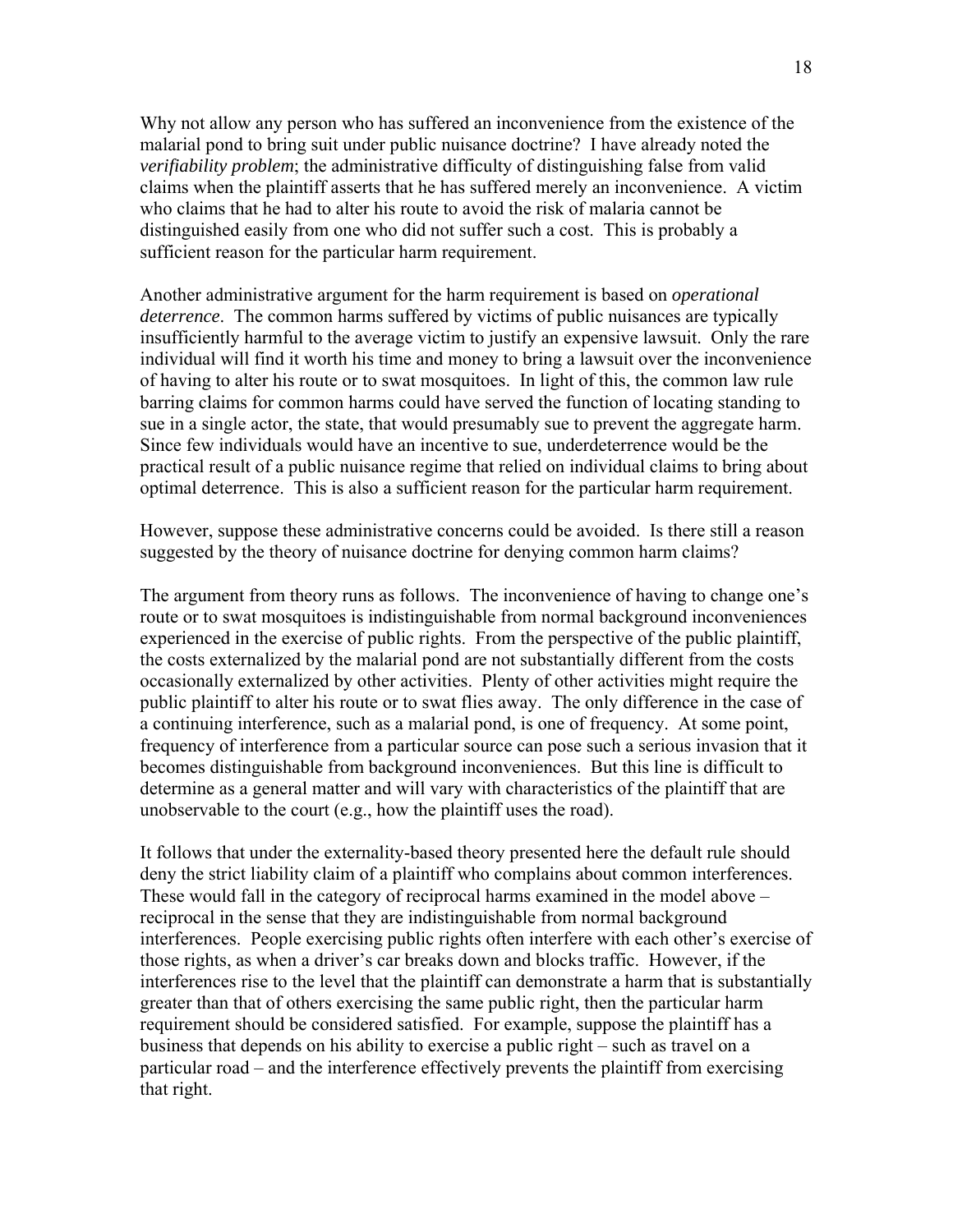The key to this argument is that the background level of interference from activities is generally greater (though not in all cases) in the exercise of public rights than in the exercise of private property rights. Since the background interferences are greater generally, a larger number of activities that interfere with those rights will throw off external costs that are reciprocal in nature to the routine background interferences observed in the public setting. This argument is based on statistical averages, and treats the public sphere the same as a private setting in which a relatively high level of interferences were common and reciprocally shared.

This is still consistent with the view that an excessively sensitive plaintiff cannot collect damages. The reason is that if, on statistical averages, the interference is one that would not trouble the ordinary individual exercising public rights, it will not provide a basis for a plaintiff who is unusually sensitive to claim damages under public nuisance doctrine.

The theoretical case for denying the strict liability claim when the interferences suffered by the plaintiff are common to the public rests on both the administrative grounds (specifically, inability to tell whether the plaintiff suffered any interference and the operational underdeterrence) and the higher level of background interference in the public sphere. In spite of this, it is clear that the aggregate interference created by activity such as a malarial pond will be greater and more concentrated than the typical random interference. This implies that if all of the public plaintiffs sued as a class, or the state sued on their behalf, the strict liability claim should be permitted – provided all of the conditions examined in the nuisance test are satisfied.

## F. Error Costs and Shut Downs

1

If damage payments accurately reflected all of the losses suffered by victims, there would never be a need to issue an injunction. Notice that in Figure 1 if external costs are very high and external benefits are nonexistent, the optimal scale of the offending activity is zero. If damage awards correctly captured all of the losses suffered by victims, every case involving extremely high external costs would be shut down, in effect, by damage awards.<sup>29</sup> Given this, why are injunctions are ever issued?

The economic case for injunctions is that damage awards do not compensate for all of the losses suffered by victims of nuisances. The more specific reasons differ in the private and public nuisance settings. In the private nuisance setting, a sufficiently offensive invasion will impose large subjective losses on victims. For example, suppose the offending activity sends so much black smoke over the plaintiff's property that it is impossible to live on the property. Then the defendant has effectively seized the property of the plaintiff. A damage award in this case would compensate the plaintiff for the market value of the property, but not for the subjective loss from expropriation. The injunction is preferable because it forces offending activities to either pay for the full losses (objective and subjective) or shut down.

 $29$  See, e.g., A. Mitchell Polinsky, Resolving Nuisance Disputes: The Simple Economics of Injunctive and Damage Remedies, 32 Stan, L. Rev. 1075 (1980).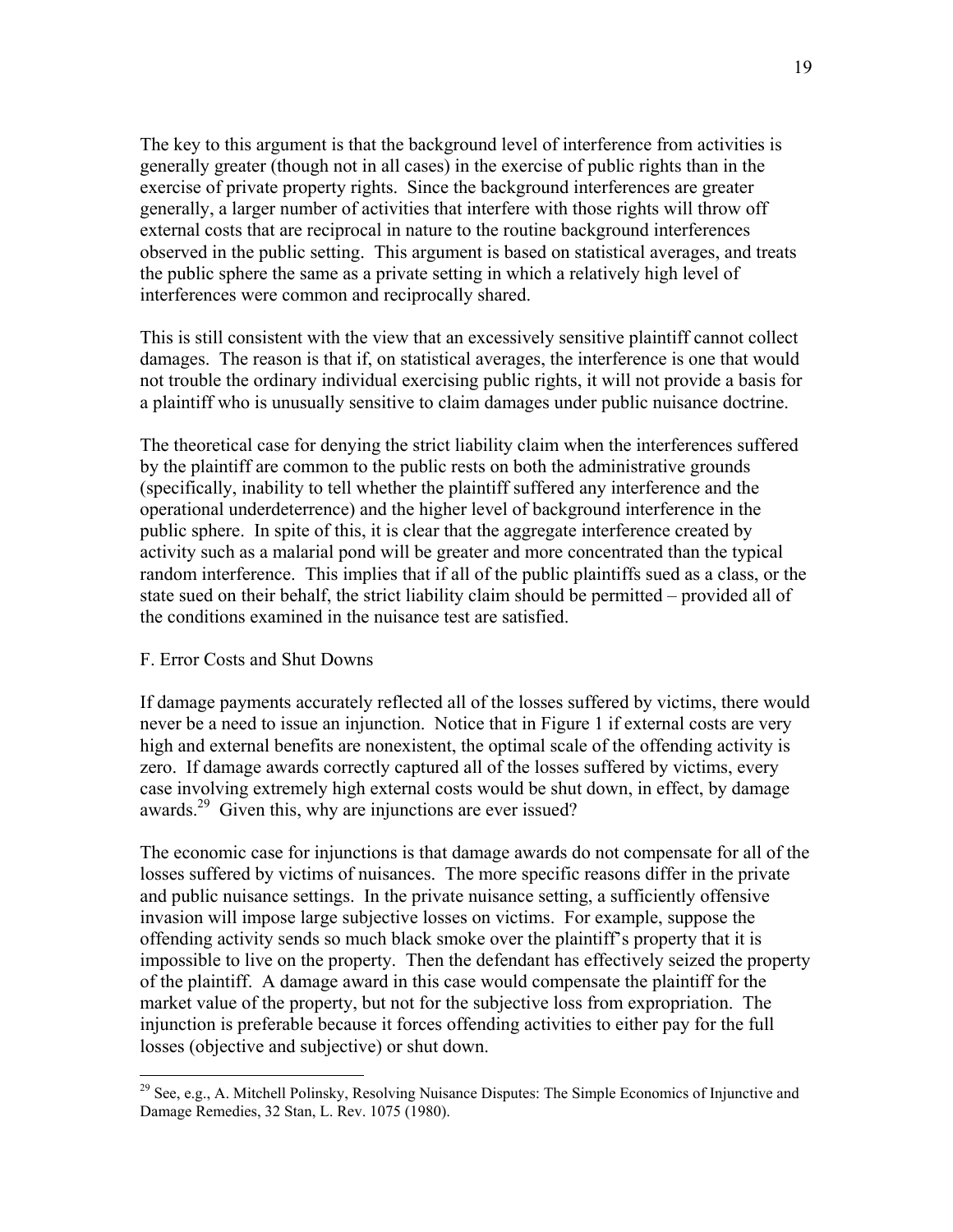In the public nuisance setting, it should be clear that damage awards will fail to compensate plaintiffs for all of their losses. The rule governing damages does not provide compensation for ordinary inconveniences. However, even if victims could be compensated for ordinary inconveniences, most would not sue because the cost of suit would be to be too high relative to the likely damage awards. Given this, the injunction is socially preferable.

The injunctions can be viewed in both cases as minimizing error costs. Damage awards could in theory lead to optimal shut down decisions, but the types of error built in to the strict liability system are obvious. Subjective losses are not compensated in the private nuisance cases and the standard inconveniences are not compensated through public nuisance lawsuits. Because of these gaps, nuisances that should be shut down may easily escape that outcome in a system in which courts applied only liability rules to nuisance activities.

#### V. Modern Enforcement Actions

#### A. Lead Paint

1

Public nuisance lawsuits have become attractive to government enforcement agents as a method of resolving the costs of lead paint abatement.<sup>30</sup> Lead paint has been banned since 1978, but it remains in many homes. Public nuisance lawsuits have been brought against lead paint manufacturers in Missouri, $31$  New Jersey,  $32$  and most recently Rhode Island.<sup>33</sup> In this part I will ask whether the lead paint lawsuits are consistent with the theory of nuisance law, taking a generous view of the plaintiffs' claims.

The traditional private nuisance is a smoke-belching factory, and traditional public nuisances are things like malarial ponds or highway obstructions. The lead paint litigation seems at first glance not to fit in either of the traditional nuisance categories. Unlike the smoke-belching factory, lead paint does not waft over and engulf the homes of victims. Many of the victims contracted to have their homes coated in lead paint. And unlike the highway obstruction or malarial pond, the lead paint coatings did not interfere with public rights in general; the paint interferes with rights associated with private property ownership. In addition, many of the owners of homes coated in lead paint made a decision to purchase the homes, an example of "coming to the nuisance"; and the risk of harm is a function of the care taken by victims. Many of these distinctions could be sufficient to remove the lead paint cases from the nuisance category.

<sup>30</sup> See, e.g., Howard Markel, Getting the Lead Out**:** The Rhode Island Lead Paint Trials and Their Impact on Children's Health, Howard Markel, 297 JAMA 2773, June 27, 2007 (discussing health problems caused by lead paint and history of litigation).

<sup>&</sup>lt;sup>31</sup> City of St. Louis v. Benjamin Moore & Co., 226 S.W.3d 110 (Mo. 2007) (rejecting public nuisance claim because of failure to identify responsible actors).

 $b<sup>32</sup>$  In re Lead Paint Litigation, 191 N.J. 405, 924 A.2d 484 (2007) (rejecting public nuisance theory as precluded by New Jersey statute requiring lead paint abatement by property owners).

 $33$  State v. Lead Indus. Ass'n, 2007 R.I. Super. LEXIS 32 (Feb. 26, 2007).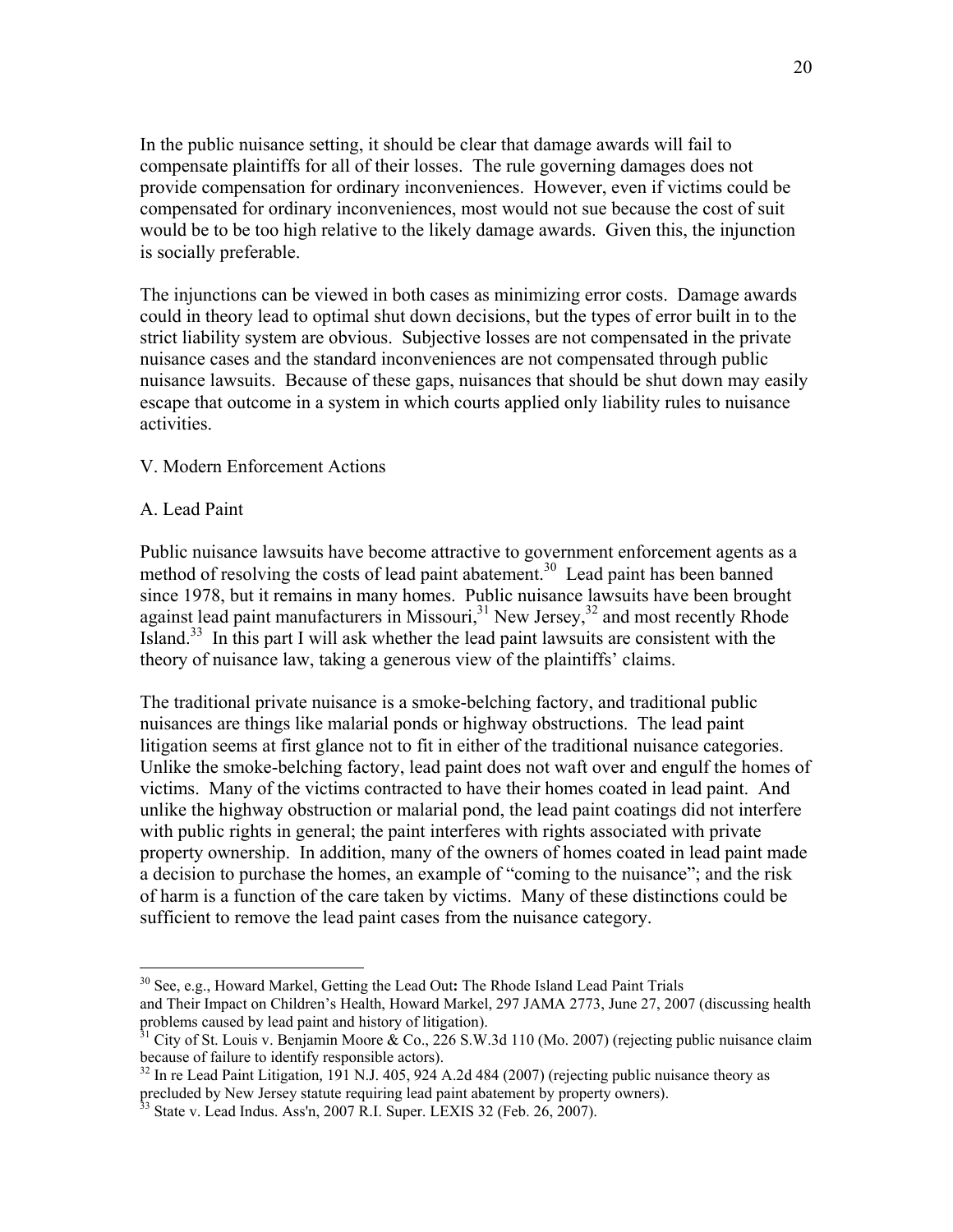Start with the obvious distinction between clouds of smoke, the most traditional type of nuisance, and lead paint. Smoke, fumes, and noise have the property that they make it undesirable to remain on your property. Lead paint, in contrast, does not appear to drive people from their homes, or substantially interfere with the use and enjoyment of property. But this is a questionable distinction. If we focus instead on the nature of the injury, then nuisance doctrine is a potentially reasonable fit. The victims of lead paint claim that they live with the continuing risk of injury to their children from consuming paint chips, and there is no obvious public benefit to offset this risk. If a cloud of smoke caused the same continuing risk, we would have no trouble calling it a nuisance.

## 1. Public versus Private

The distinction between the invasion of public and private rights is also unimportant in the lead paint context. Many public nuisances are also private nuisances. A malarial pond interferes with public rights as well as private property rights. As noted earlier, one of the administrative reasons for the particular harm requirement in public nuisance law is the operational underdeterrence that would be observed when many victims suffer a low level harm – as in the case of people inconvenienced by the existence of a malarial pond. Few of the victims of inconvenience – those forced to change their routes and to swat mosquitoes – would have an incentive to bring suit. For this reason, public nuisance doctrine appoints the state as litigant on their behalf.

The characteristic of many victims suffering low-level harms is certainly observed in the lead paint crisis. For the victims whose children have ingested lead paint and suffered injury as a result, their harms would satisfy the particularity requirement. However, probably most of those living in lead paint coated homes have not suffered serious injuries, and would therefore have little incentive to sue. On operational deterrence grounds, the treatment of lead paint as a public nuisance is defensible.

## 2. Intervening and Contributory Conduct

 $\overline{a}$ 

One set of special issues in the lead paint cases revolves around contributory conduct on the part of the victims, and intervening conduct by others (e.g., landlords). For one, the lead paint entered the homes by the consent of previous owners. Because of this one could argue that the lead paint nuisance is not the result of any invasion at all.

As a basis for distinguishing lead paint from traditional nuisance cases, the contractual nature of the original entry is a contestable argument. Even if the victim consented to the invasion, he may have a valid basis for a nuisance claim if he did not have any forewarning of the type of interference that would result.<sup>34</sup> In other words, risk externalization resulted from informational asymmetry in this setting. Alternatively, one could argue that the plaintiffs came to the nuisance because they purchased homes with lead paint. This may be true of new victims; presumably the market has incorporated any

<sup>34</sup> See, e.g., Vogel v. Grant-Lafayette Electric Cooperative, 548 N.W.2d 829 (Wis. 1996).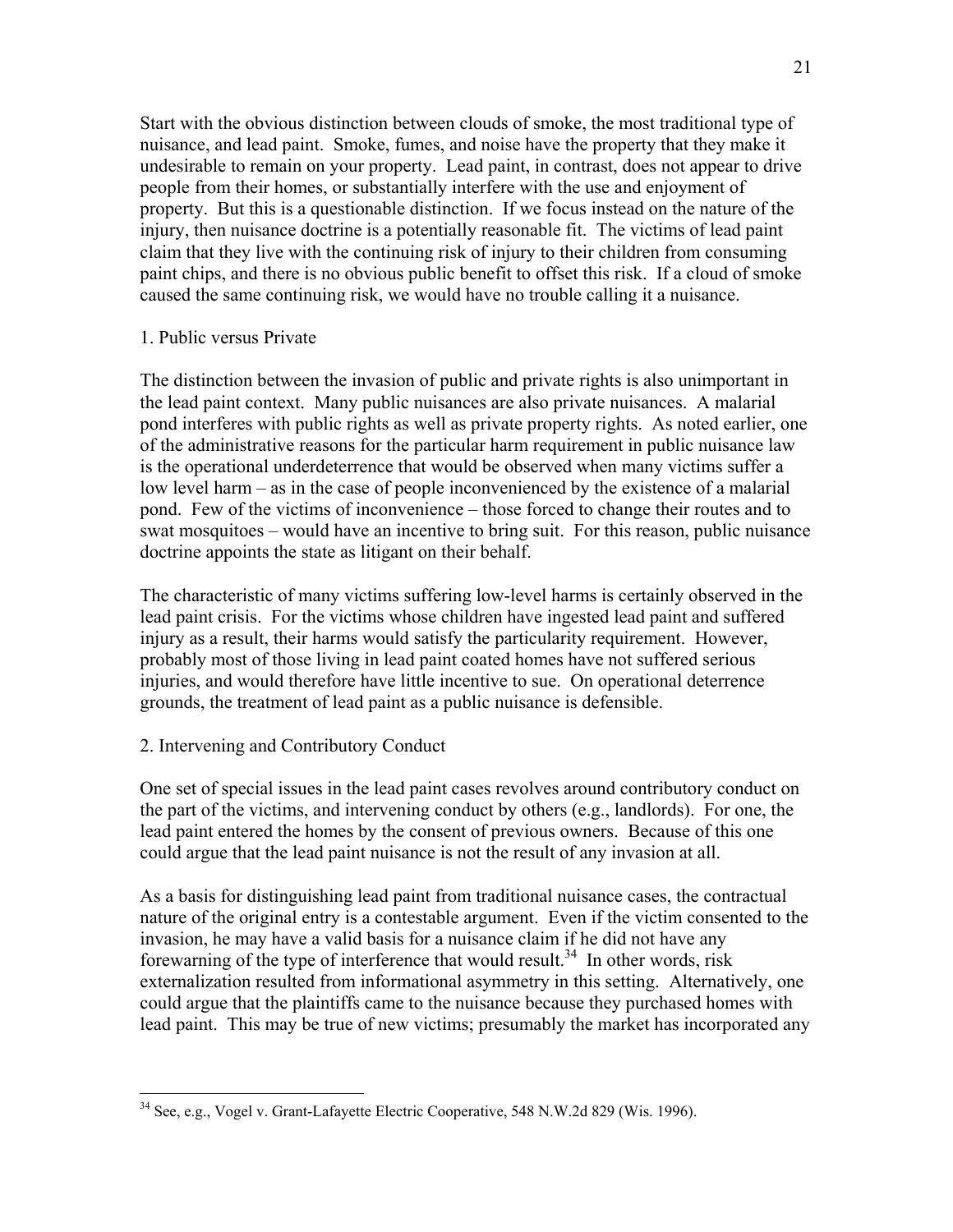negative price effects due to lead paint today.<sup>35</sup> But the market was unlikely to be effective at regulating the scale of lead paint coatings before the 1978 ban because consumers were unaware of the risks.

The contributory negligence of third parties or victims in lead coated homes is another basis for distinguishing the lead paint cases from traditional nuisance cases. In the standard nuisance cases, the victims can do little to avoid the interference as long as they remain on their properties. In the lead paint setting, the victims can avoid the harm by ensuring that their children do not consume paint chips or by maintaining their homes. Moreover, there are third parties, specifically landlords, who by maintaining their properties can virtually eliminate the risk that residents are exposed to lead paint.

Returning to the theory of nuisance doctrine, this is an important distinction. If the residual risk from an activity is negligible when actors take care, then strict liability is inappropriate. There is no need to use strict liability to reduce the scale of an activity when it imposes no extraordinary risk when conducted with reasonable care. In the case of apartment tenants exposed to lead paint, landlords are presumably the parties who have a duty to minimize the risk.

In the case of direct victims, their possible contributory fault is not entirely effective as a basis for distinguishing lead paint from traditional nuisance cases. It may be prohibitively expensive for relatively poor parents to prevent children from being exposed to and consuming paint chips. The residents in lead coated buildings are, at least arguably, in the same position as landholders facing invasive smoke from a nearby factory.36

#### 3. Core Issues

 $\overline{a}$ 

Under the theory set out in this paper, strict nuisance liability is desirable because it discourages the scale of an activity with negative externalities. The lead paint was applied long ago, largely before the full risks were known, and is currently banned. There is little possibility now that strict nuisance liability will do anything to discourage the use of lead paint. The primary function of the existing lawsuits will be to redistribute resources from defendants to the firms hired for abatement purposes and to owners of

<sup>&</sup>lt;sup>35</sup> Interestingly, there is virtually no statistical evidence of a market discount. Randall Lutter & Elizabeth Mader, Litigating Lead-Paint Based Hazards, in Regulation Through Litigation, 106-136 (W. Kip Viscusi, ed., 2002). The likely reason is that houses in relatively wealthy communities are continuously renovated by owners. The pre-1978 houses in those communities are not substantially affected by the existence of lead coatings from earlier years. The lead coatings have been removed or painted over to the point that the risk of lead exposure is low. The lead paint problem is largely one of homes and rental housing in relatively poor areas.

<sup>&</sup>lt;sup>36</sup> I am taking a sympathetic view of the plaintiffs' claims. A less sympathetic view would assert that the danger is a function of home maintenance, and that anyone who fails to maintain a home will over time expose the residents to hazards. This implies that with respect to victims who own their homes, lead paint should not be treated differently from any number of potential hazards that might appear within the home. Under this less sympathetic view, the plaintiffs' strict liability claims should be dismissed on causation grounds. With respect to victims who are tenants in apartment buildings, the incentive to maintain will be considerably weaker.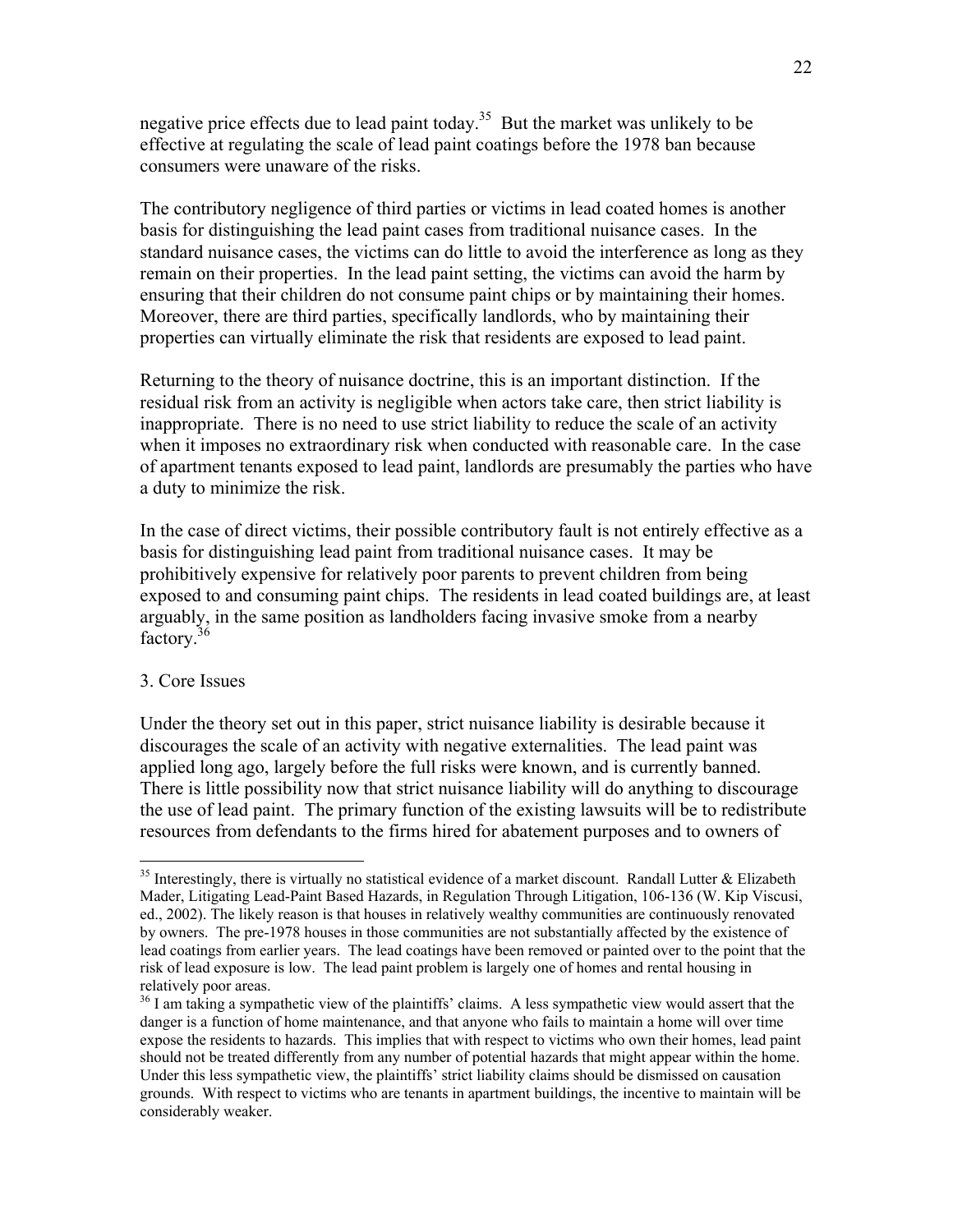lead coated homes.<sup>37</sup> Unlike the previous considerations, this is a fundamental distinction between the lead paint problem and standard nuisance cases.

One could argue that since the market did not effectively discourage the use of lead paint, because its dangers were largely unknown to consumers, strict liability is necessary to regulate the scale of its use. That would be a valid argument for applying nuisance doctrine to the lead paint problem if lead paint were still in use today. But it is not in use. The lawsuits come roughly a generation after the ban on lead paint.

Still, one could argue that liability even 30 years after the use of a dangerous product could serve a useful incentive purpose if the actors responsible for it could be identified. On the assumption that the responsible actors were rational and forward looking, this is an acceptable argument. Even if the penalty falls 30 years after the offensive act, it still may be proper on incentive grounds to apply the penalty.

Holding lead paint sellers strictly liable could have the appropriate incentive effects, though under some rather restrictive conditions. First, the sellers responsible for the current lead problem would have to be identified to a reasonable degree and liability would have to be allocated in a manner that tracks each seller's contribution to the risk. Second, the financial link between the existing defendants and the ones who initially sold the lead paint would have to be strong enough that applying strict liability today could be viewed as having an incentive effect on the initial sale decision. Third, the liability would have to be limited to those actors, or the successors to those actors, who sold lead paint with knowledge of its risks to homeowners. These are difficult conditions to satisfy.

## 4. Identification and Causation

The common law, with doctrines such as res ipsa loquitor and the alternate liability rule of *Summers v. Tice*, 38 long ago moved away from a strict requirement that every injury be linked to an identifiable defendant. More recently, market share liability theories have moved the law further in the direction of permitting liability findings against actors who are identified with plaintiffs' harms primarily through statistical inference.

The lead paint cases attempt to stretch the modern causation doctrines to new limits. One case to reject such an attempt is *Skipworth v. Lead Industries Association*. 39 The court rejected the application of market share liability to lead paint defendants on the ground that market share statistics are only weakly correlated with the risks externalized by lead paint. Not all lead paints are equally harmful. The degree of bioavailability of lead differs among types of lead paint.

 $37$  The gains to home owners probably make up a minimal part of this wealth transfer. If a relatively poor owner is informed that his home is defective and he must vacate it to allow for abatement, that will present an enormous expense to the homeowner. By far the cheapest method of curing the problem would be to hire a painting crew to paint over the lead coated portions, but that probably would be considered an impermissible form of abatement. 38 199 P.2d 1 (Cal. 1948).

<sup>39 690</sup> A.2d 169 (Pa. 1997).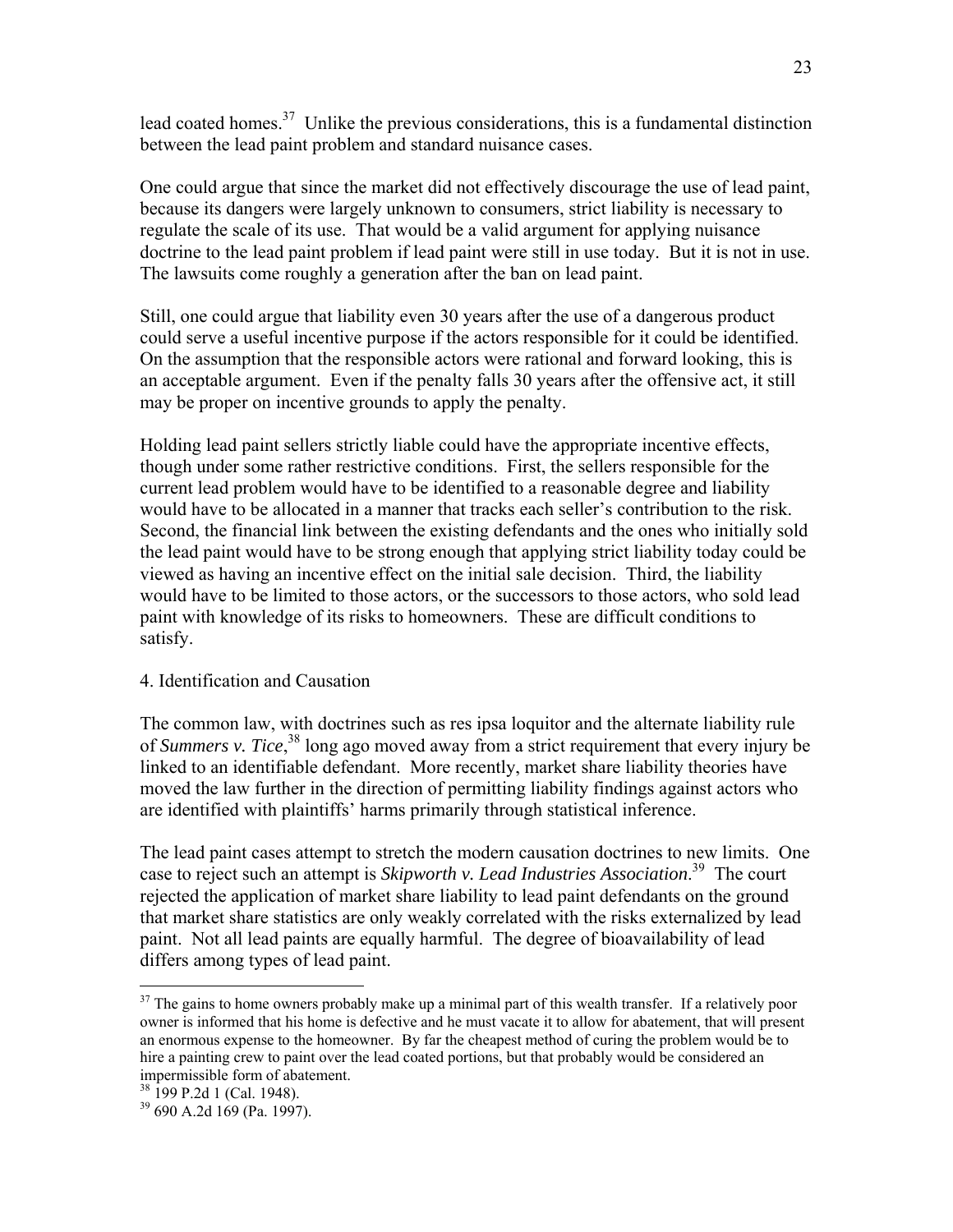This paper's model suggests that statistical theories of causation and identification are appropriate for nuisance claims generally. The essence of a nuisance, and of strict liability theories across the board, is that the defendant's activity throws off external costs, even when conducted with reasonable care, that are substantially greater than those of other local activities or substantially greater than any benefits externalized by the actor. Since the focus is on risk externalization, liability can be allocated according to a statistical identification of risk sources.

For example, suppose two malarial ponds owned by different defendants create a public nuisance within a single community. Suppose, in addition, that the plaintiff satisfies the particular harm requirement of public nuisance law, because he has contracted malaria from a mosquito bite. Rather than require the plaintiff to identify the pond from which the disease-carrying mosquito attacked the plaintiff, it would be preferable to use some method of allocating liability based on relative risk externalization by the two defendants. Relative risk externalization might be measured by the relative sizes of the ponds. As long as the relative risk measure achieves an acceptable degree of statistical accuracy, the damage judgments will be allocated among the defendants in a manner that provides optimal deterrence incentives.

Although statistical causation and identification methods appear to be preferable in general in public nuisance settings, the lead paint cases introduce additional hurdles. A market share liability approach fails as a measure of relative risk externalization among defendants, for many reasons. Market shares within the relevant geographic market may differ from national market shares. Market shares change over time. The level of bioavailability of lead differs among types of lead paint. Because of the passage of time and corporate reorganizations, the link between existing defendants and the actors responsible for the risk is often weak.

Market share liability seems, at first glance, to have the same appeal, as a solution to the liability allocation problem in the lead paint context, as does the approach of allocating liability for malaria according to the relative sizes of malarial ponds. However, market shares have changed over the century or so of lead paint use, while malarial ponds are fixed in relative size during the period of injury. In addition, there is heterogeneity in the risk externalized by each lead application within each generation, and the risk has changed with each generation of application. Perhaps these statistical difficulties are not insurmountable, but they certainly make the task of statistical allocation of liability far more difficult than in the standard market share liability case.

This is not necessarily the end of the matter. If there is a random link between the imposition of liability and the level of risk thrown off by actors, strict liability could still serve a useful incentive function. Suppose, for example, that a group of offending actors can determine the average risk externalized by their activities as a mass, but not the specific risk externalized by each actor. An allocation rule for damages that tracks average risk externalization, though failing to accurately capture relative risk externalization, might still provide the right activity incentives. In other words, even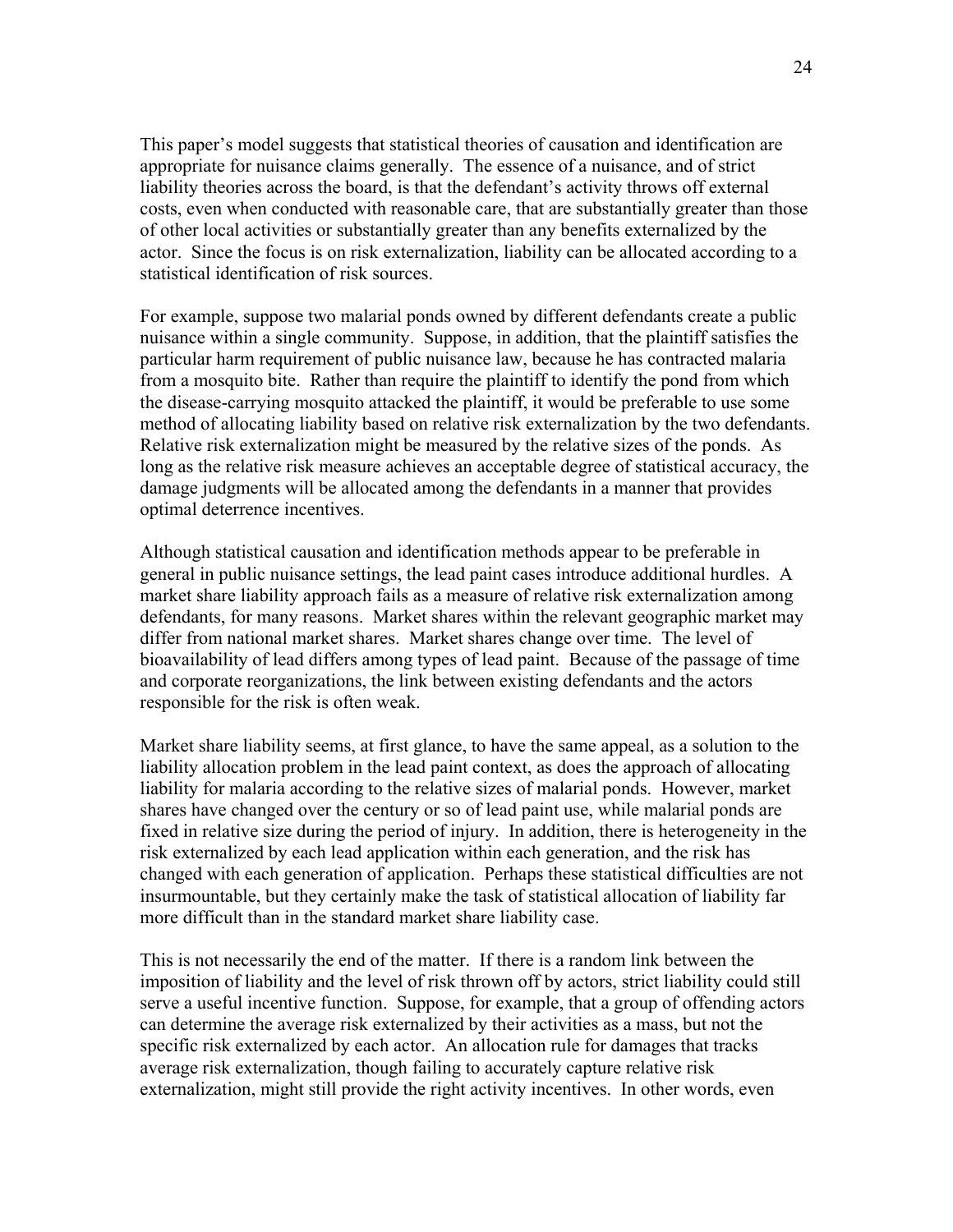though different types of lead paint may generate different levels of risk based on bioavailability, it may be that the lead paint manufacturers were aware only of the mean risk externalization at the time of marketing. An allocation of damages based on mean externalization would be responsive to their incentives.

The danger in using a random allocation is observed where some offending actors have intentionally adopted activities that externalize relatively low risks. Those actors will be punished too harshly under the random allocation rule and the most offensive actors will be punished too lightly. If it is costly to reduce the level of risk externalization, a random allocation method will have the perverse effect of encouraging the most offensive levels of risk externalization.

#### 5. Intention and Incentives

 $\overline{a}$ 

This paper's model implies that the intentionality requirement serves an important incentive role in strict liability doctrine. If the actor is not aware of or cannot foresee the costs externalized to others, then strict liability cannot influence the actor's incentives. This is the reason nuisance doctrine imposes an intentionality requirement.

It is alleged that there was a period in which lead paint sellers were aware of and hid the risks of their products.<sup>40</sup> However, that period, if it exists,  $41$  represents only a portion of the history of the use of lead paint.<sup>42</sup> Strict nuisance liability can be justified on economic grounds only for the actors who marketed lead paint within the time period in which the risks were known (or should have been known) by the actors – an issue commonly referred to as the "state of the art" defense. If the average bioavailability level of lead in 1950 was considered safe for consumer use at that time, it would be inconsistent with the theory of nuisance liability to hold the sellers who met that industry

<sup>&</sup>lt;sup>40</sup> See, e.g., Richard Rabin, The lead industry and child lead poisoning. Synthesis/Regeneration. 2006;41:1-10. http://www.greens.org/s-r/41/41-02.html.

<sup>&</sup>lt;sup>41</sup> Knowledge on the part of the industry that lead paint is poisonous does not immediately imply knowledge of the risks currently documented. One of the interesting features of the lead paint problem is the increasingly stringent safe exposure thresholds established by the federal government. See Lutter  $\&$ Mader, supra note 35, at 125. These increasing standards imply that a level of lead that might have been considered safe in, say 1950, would no longer be safe. Holding paint makers liable on nuisance grounds today because of the increased assessment of risk amounts to punishing them for activity that was considered safe at its time.

 $42$  On the industry's knowledge, see Rabin, supra note 40 (At different times and circumstances the lead paint industry has stated that it eliminated lead from consumer paints by 1940, during the 1940s and 1950s, and by 1955. In 1970, in testimony to Congress on legislation to ban residential lead paint, the General Counsel to the National Paint, Varnish and Lacquer Association declared that the paint industry had halted the sale of lead paint for interior use over 30 years previously…

Recently, in response to actual and threatened lawsuits against the lead pigment industry, brought by both lead-poisoned children and states and cities, the lead industry has claimed that it phased out lead paint in the 1940s and 1950s when it learned of the dangers of lead paint to children.

However, since lead paint's hazards were well-established by the 1920s, demonstrating that they ceased lead paint production in 1945 instead of 1955 would not appreciably reduce the industry's culpability. But the point is moot, since several federal government housing surveys conducted since the mid-1970s have conclusively shown that lead paint was applied to houses even past 1970.)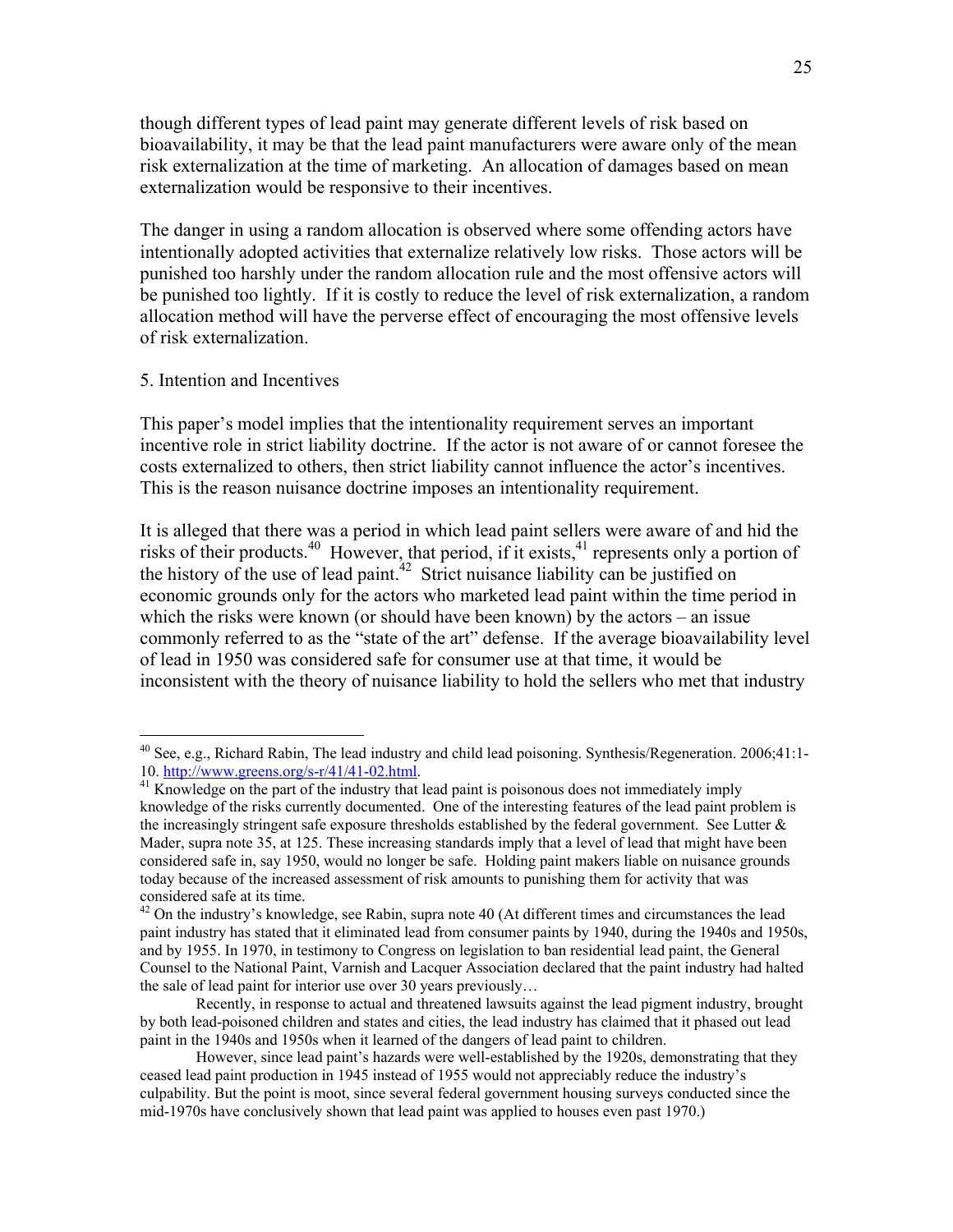average strictly liable today on the ground that the 1950 average bioavailability level is now considered unacceptably dangerous.

Nuisance doctrine sometimes holds actors liable even though they began their offensive activity at a time when there were no neighbors to complain of the interference. For example, a smoke-belching factory might become a nuisance one day, because a residential area grows up around it, when it was not a nuisance at its beginning. One could try to extend this reasoning to argue that lead paint manufacturers should be found liable for a nuisance even for the period in which the harmful effects were not evident to them. But this argument is based on a misinterpretation of nuisance doctrine's function. Nuisance doctrine may hold an actor liable even though his activity was not a nuisance at its inception, but it still must be the case that the actor was aware of the invasive externalities of its activity. A smoke-belching factory may not be a nuisance at its inception because no neighbors are in its community, but even at that starting date it is fair to assume that the factory owners are aware of the invasive character of its emissions. If lead paint manufacturers were not aware of the risks for a portion of its time on the market, there would be little point on incentive grounds in holding them liable for injuries arising over that portion of time.

Thus, in addition to the problem of determining a method of identification among potential defendants (some of whom no longer exist), the lead paint cases involve the difficulty of identifying proper defendants within the time period of intentional conduct. Both of these are substantial hurdles in the way of applying nuisance law to the lead paint abatement problem.

It is difficult to say as a matter of theory that the lead paint cases could never satisfy the requirements of nuisance doctrine. Perhaps plaintiffs can fashion a case that meets the requirements suggested by the theory. The existing cases are far from the mark.<sup>43</sup>

Even if all of the lead paint manufacturers were fully aware of the risks for the entire period of its marketing, and all of the responsible manufacturers could be identified and brought into court, the nuisance determination remains somewhat more difficult in the lead paint cases than in the standard nuisance. Presumably, there were few if any paint products that were entirely safe for consumption by children during the period in which lead paint was marketed. If the lead paint manufacturers faced a choice of using leaded paint or some other type (e.g., solvent-based paint), the tradeoff may have been between a paint that chips less frequently, with more harmful consequences from each flake, and one that chips more frequently, with less harmful consequences from each flake. Over the long term, the early alternatives to lead-based paint may have generated equivalent risks. If the real choice facing society was between banning the use of paint entirely, or using paint with some risks, then the nuisance determination is no longer as clear as it may seem to some observers today.

<sup>&</sup>lt;sup>43</sup> Consider State v. Lead Indus. Ass'n, 2007 R.I. Super. LEXIS 32 (Feb. 26, 2007). The court eliminated the requirement of intent, see id., at \*26. The causation test adopted by the court does not attempt to determine relative risk allocations within the pool of victims, see id., at \*18-43.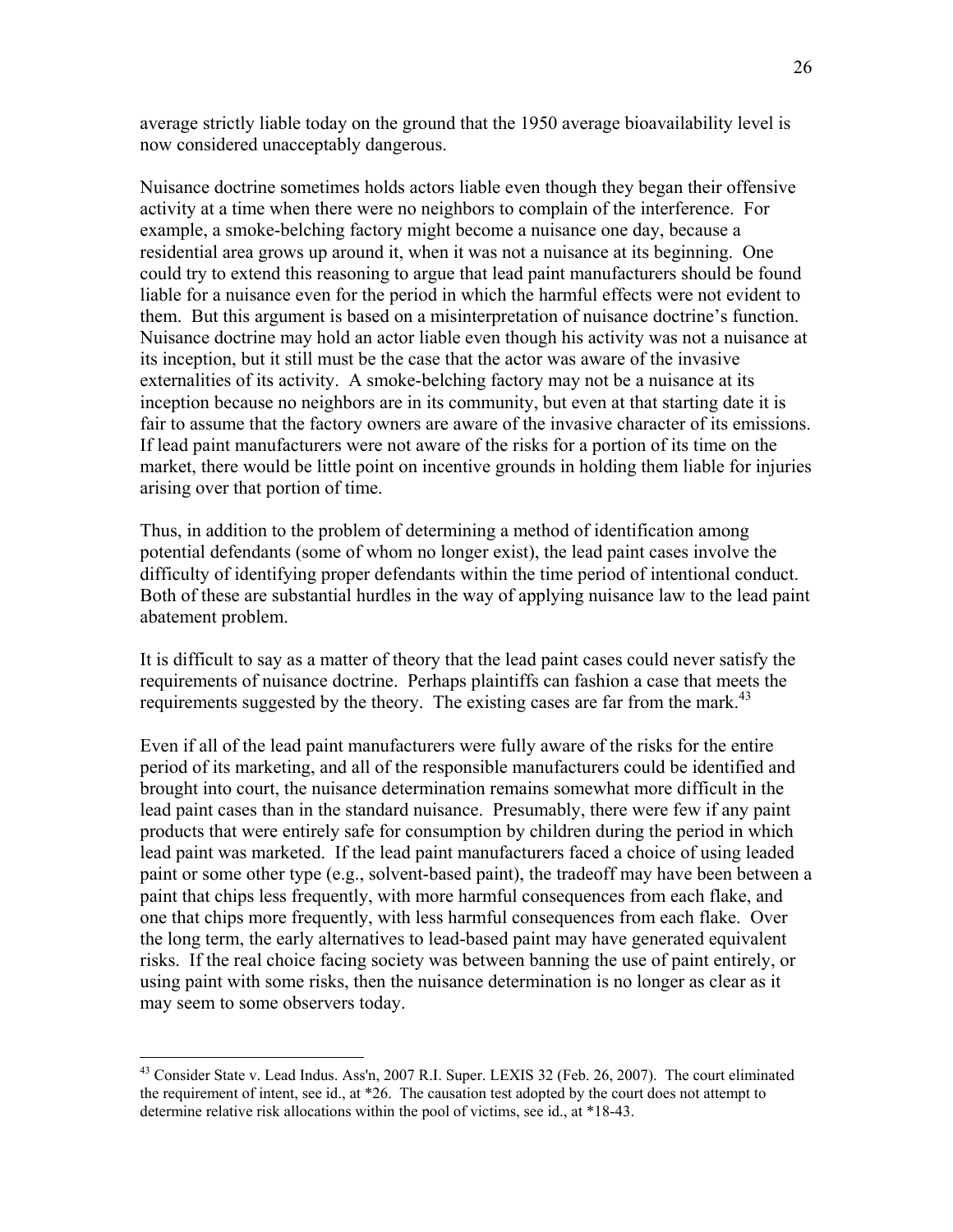#### B. Guns

Injuries from gun use in urban areas have provoked another recent attempt to use public nuisance doctrine as a tool for solving a public health issue.<sup>44</sup> Most of the public nuisance lawsuits against gun manufacturers have been dismissed since Congress passed a statute banning tort suits against gun manufacturers in 2005, but some of them remain alive as exceptions are read into the immunity statute. In spite of the decline in litigation, it is worthwhile to consider the implications of this paper's model for such claims, largely to compare with its implications for the lead paint lawsuits.

In what sense could the sale of guns be analogized to a public nuisance? Suppose an actor stored large quantities of explosives in a residential area, and thieves broke into the storage room and set the explosives off, destroying nearby residences. This would be a straightforward case for applying the *Rylands*-based doctrine of strict liability for extrahazardous activities. And since *Rylands* and nuisance doctrine have the same legal roots, a nuisance action would be applicable as an alternative.

The argument from the perspective of plaintiffs is that the gun distribution networks are similar to explosive stores. Accordingly, some guns are so destructive that they should be viewed as the equivalent of explosives. Bringing them into a community is equivalent to introducing an extraordinary risk. An alternative theory for plaintiffs is that gun distributors knowingly permit their products to fall into the hands of criminal gangs. As nuisance theories, these arguments are not implausible.

The analogy with explosives also sheds light on the limits of the public nuisance theories used against gun sellers. One is the proximate cause issue; another is the cost-benefit balancing test.

Proximate causation presents an obstacle to the application of nuisance doctrine to gun injuries. Proximate cause is a wide ranging category of doctrines generally linked to the notion of foreseeability. One traditional interpretation of foreseeability is that it requires an unbroken sequence of probabilistically connected events from the defendant's tort to the victim's injury. The intervening conduct of a third party has sometimes been treated as sufficient to break the chain or sequence of probabilistic connection.<sup>45</sup>

In terms of the model presented here, the proximate cause requirement serves to limit the scope of strict nuisance liability. The scope is limited to injuries that are obviously implied by the specific risk created by the offending activity. As I noted earlier, the proximate cause rule prevents strict liability from over-internalizing external costs. Return, for example, to the malarial pond as a nuisance. Strict liability is limited to the specific risk externalized, costs related to the spread and fear of malaria, and does not

<sup>&</sup>lt;sup>44</sup> For a thorough review, see David Kairys, The Cities Take the Initiative: Public Nuisance Lawsuits Against Handgun Manufacturers, in Guns, Crime, and Punishment in America (Bernard E. Harcourt, ed. New York University Press, 2003).

<sup>45</sup> See, e.g., PROSSER, *supra* note 1, at 282-283.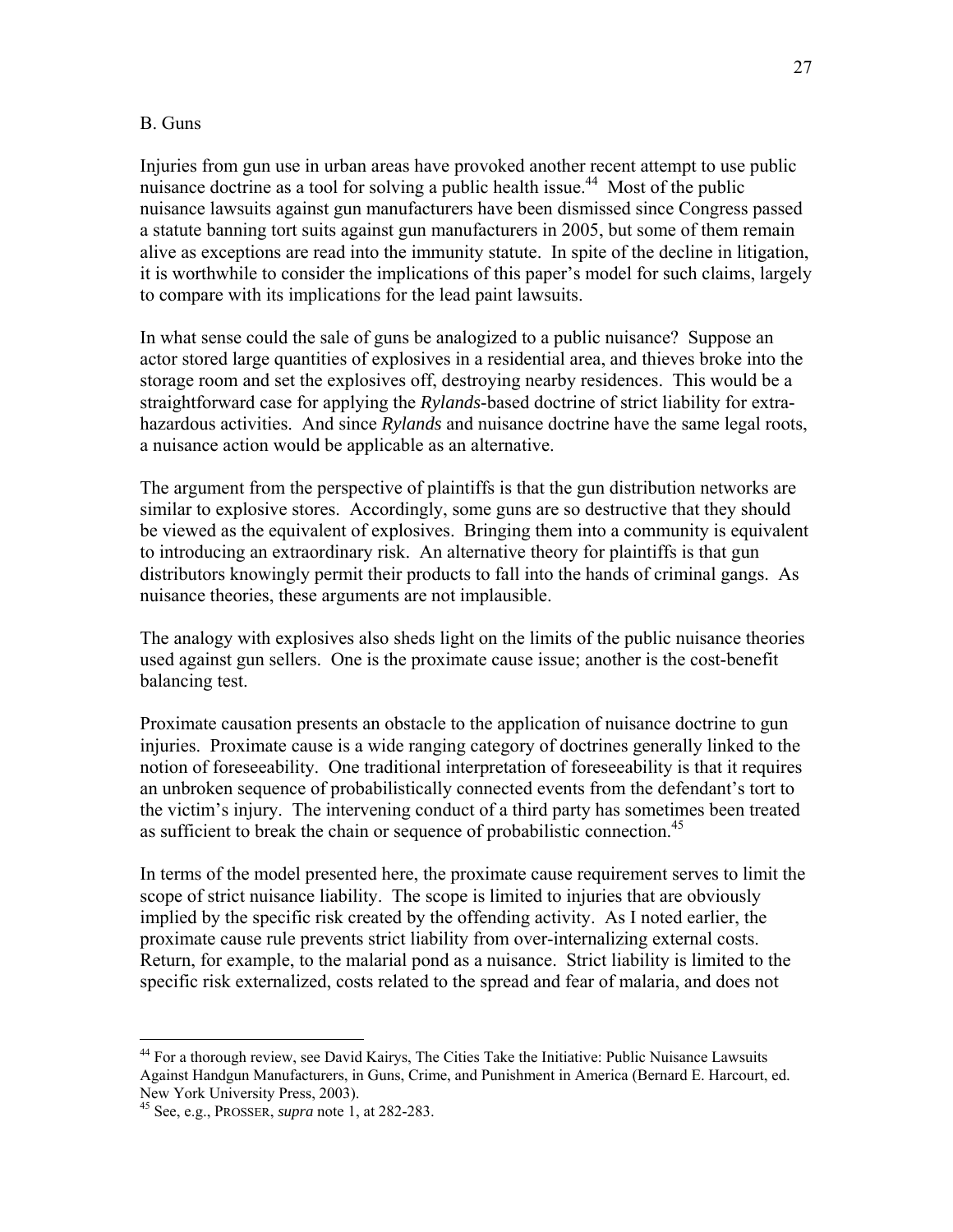apply to any accident whatsoever involving the pond. The function of the proximate cause limitation in strict nuisance liability is to induce optimal activity level choices.

Third-party intervention has received a special treatment in the law of strict liability. In general, third-party intervention has not served as a sufficient reason for limiting liability in the strict liability cases.<sup>46</sup> One exception recognized in *Rylands* is where the plaintiff himself is responsible for the escape of the dangerous element. The doctrine suggests that unless the plaintiff is the party responsible for the escape, and the plaintiff has acted recklessly or with intent, there is no limitation on liability based on the intervention of a third party in the strict liability context.

The treatment of third party intervention in strict liability doctrine is justifiable in light of this paper's model. If the point is to internalize the risks externalized by the defendant's activity, it would make sense to hold the defendant liable even when a third party intentionally causes the risk to be realized. The reason is that the risk of third party intervention that releases the risk to the community is, in most cases, a foreseeable component of introducing an extraordinary risk.

In spite of all this, the gun cases are distinguishable from explosives cases. In the explosives cases, the potential to destroy is sitting on the defendant's property waiting to be released in one step. The release could occur from an accident, from the reckless act of a third party, or from a bolt of lightning. The risk of a release may be small, but once it occurs, the damage is great. In contrast, in the gun cases distributors do not introduce an object that risks explosive force against the community. Guns by themselves are no more dangerous than knives by themselves. The guns pose no risk at all unless they are loaded; and even when loaded they become widely distributed, relatively small (in comparison to a bomb), and uncorrelated sources of risk. The degree of risk connected to each gun is dependent on the type of individual who holds the gun.

It would be entirely consistent with this paper's model to hold a group of actors strictly liable for harms that result from engaging in gun play within a city. The activity itself throws off an extraordinary risk. But the act of selling guns by itself does not throw off that kind of risk.

One could find an exception to this position. If a gun dealer knowingly distributes guns directly to a criminal gang involved in urban gun warfare, that should satisfy the proximate cause requirement for strict nuisance liability. On the other extreme is the ordinary gun distributor. Somewhere between these two extremes a line should be drawn on the use of nuisance doctrine.

The other major obstacle to the application of nuisance doctrine to gun distribution is external cost versus external benefit balancing test. The external risks thrown off by gun distribution are clear to anyone who has lived in an urban area with relatively high crime.

 $46$  See, e.g., Yukon Equipment v. Fireman's Fund Insurance Co., 585 P.2d 1206 (Alaska 1978) (thieves cause explosion of storage magazine).